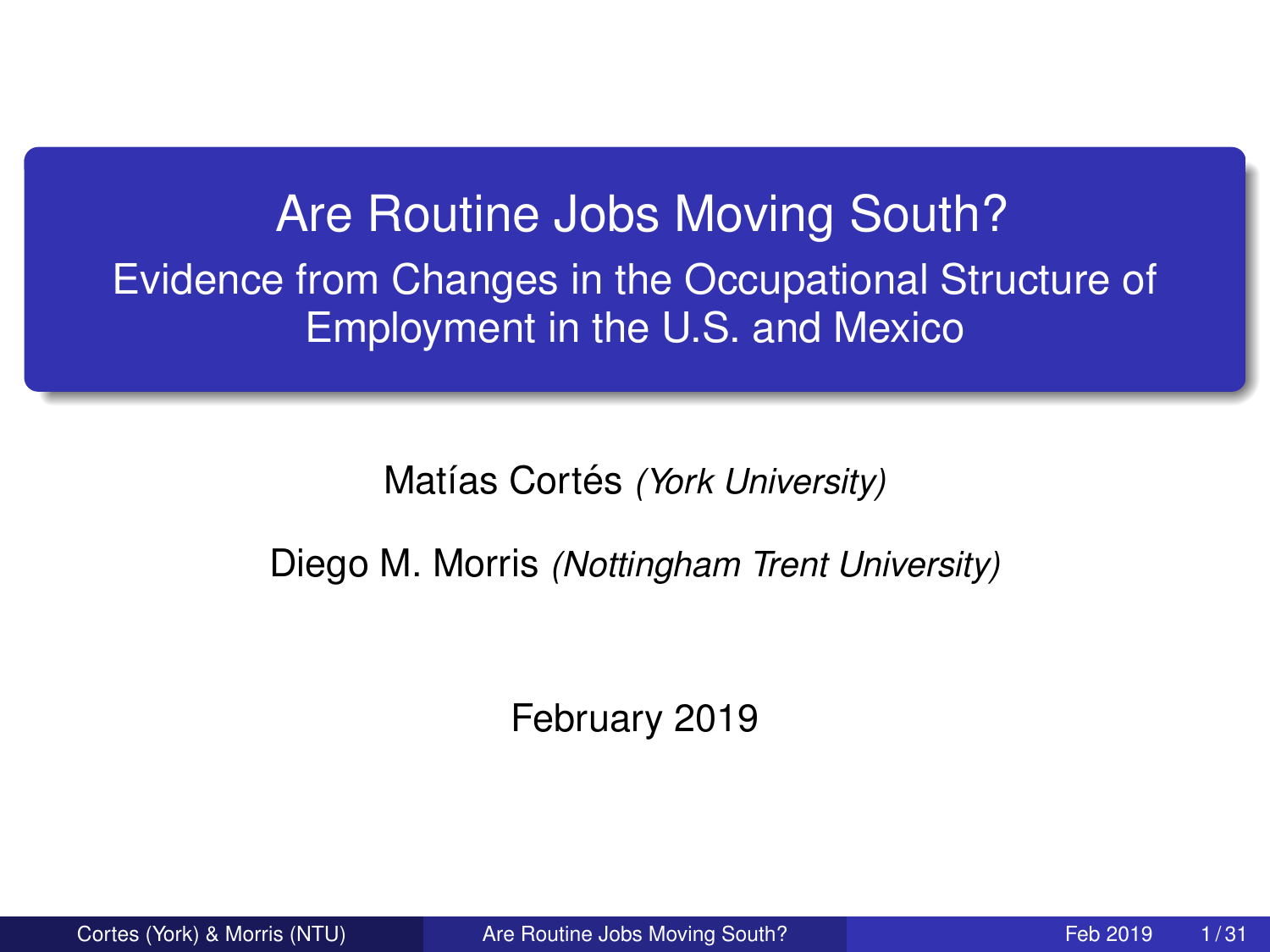- Falling share of employment in routine task-intensive, middle-wage jobs
- Widely documented across developed countries (Goos, Manning & Salomons, 2009; Acemoglu & Autor, 2011)
- Potential driving forces:
	- <sup>1</sup> Falling trade/offshoring costs: e.g. Antras, Garicano & Rossi-Hansberg (2006), Egger, Kreickemeier, Moser & Wrona (2016)
	- 2 Routine-replacing technological change: e.g. Autor, Levy & Murnane (2003), Goos & Manning (2007)
- These two driving forces have very different implications in terms of patterns that should be observed in **developing countries**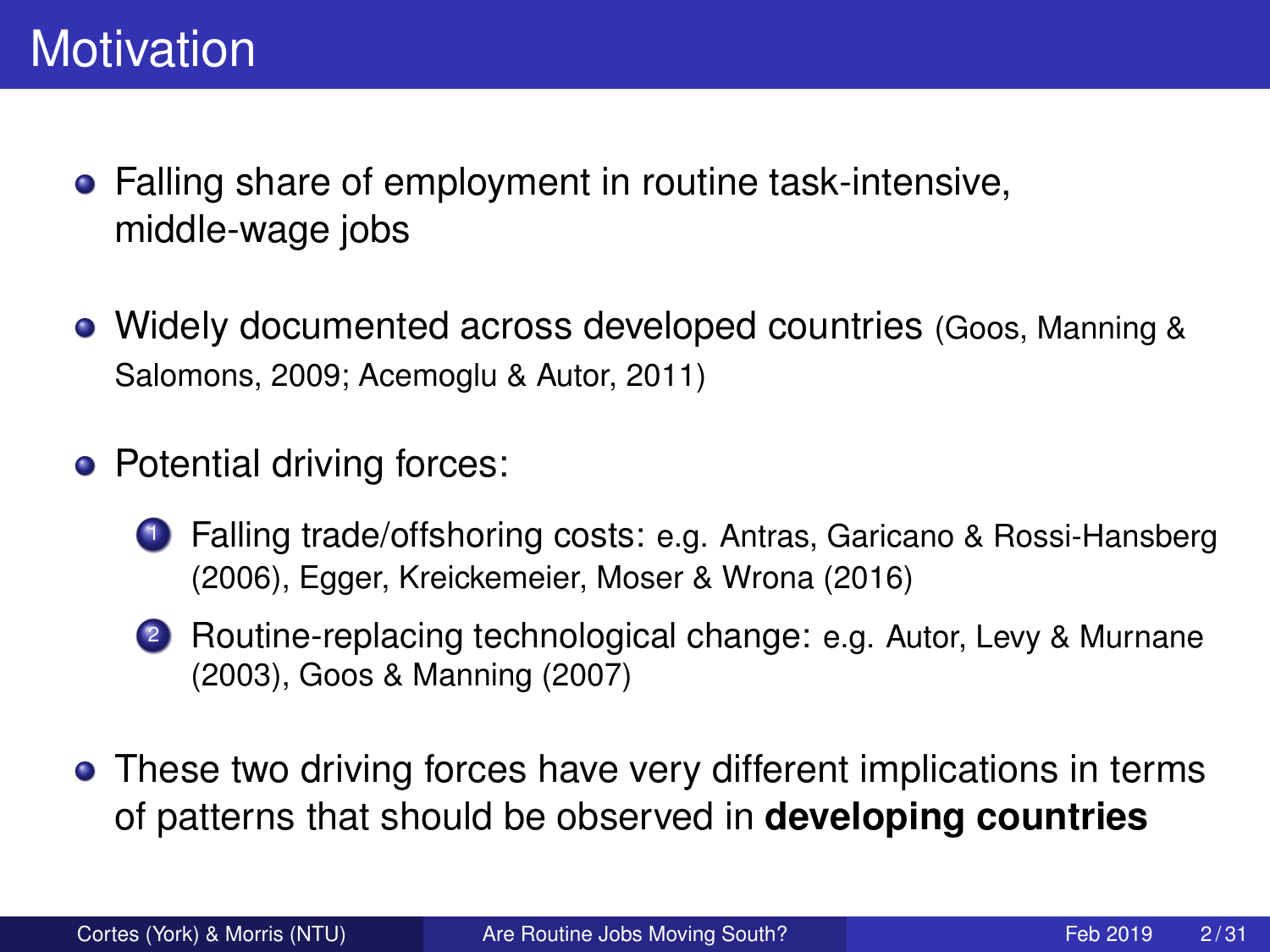**1** Falling trade/offshoring costs:

- Routine jobs moving South
- Should observe an **increase** in routine employment in countries such as Mexico
	- "Our jobs are fleeing the country, they are going to Mexico, and many other countries" (Donald Trump, 2016)
- <sup>2</sup> Routine-replacing technological change:
	- Routine jobs disappearing everywhere
	- Should observe a **decrease** in routine employment in countries such as Mexico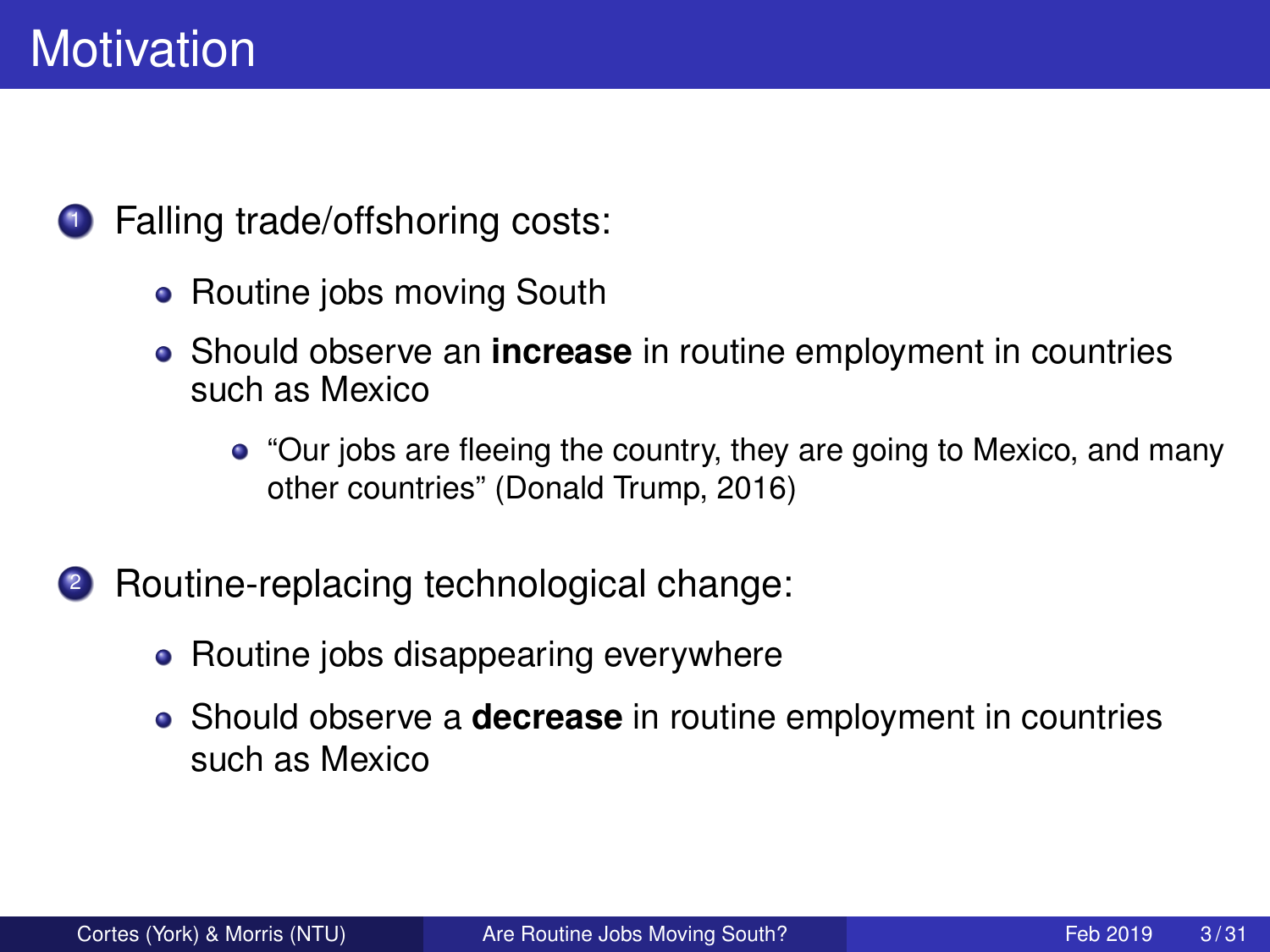- Contrast changes in occupational structure of employment in the U.S. and Mexico
- Use **detailed job categories** based on matching of occupational codes (job titles)
- Compare evolution of employment across common occupational categories, not along the occupational wage distribution
	- Routine-intensive jobs need not be middle-wage jobs in Mexico
- **•** Determine whether routine-intensive occupations are growing or shrinking in Mexico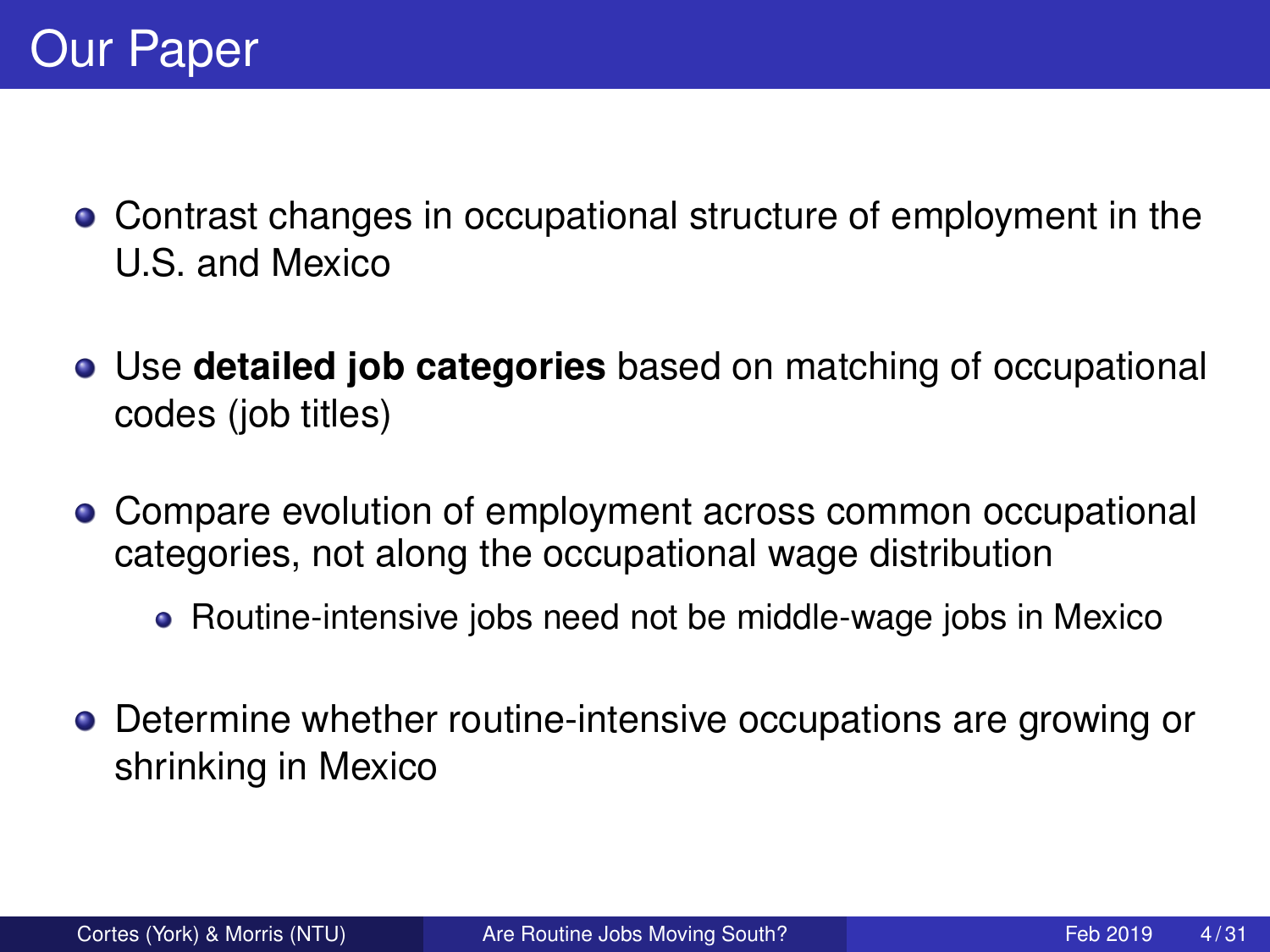- Employment share patterns strongly correlated across the two countries
- In particular, routine manual jobs are declining in both countries
- $\Rightarrow$  No support for hypothesis that these jobs have moved from the U.S. to Mexico
	- Common shocks, e.g. the development of routine-replacing automation technologies, a more likely driver of the decline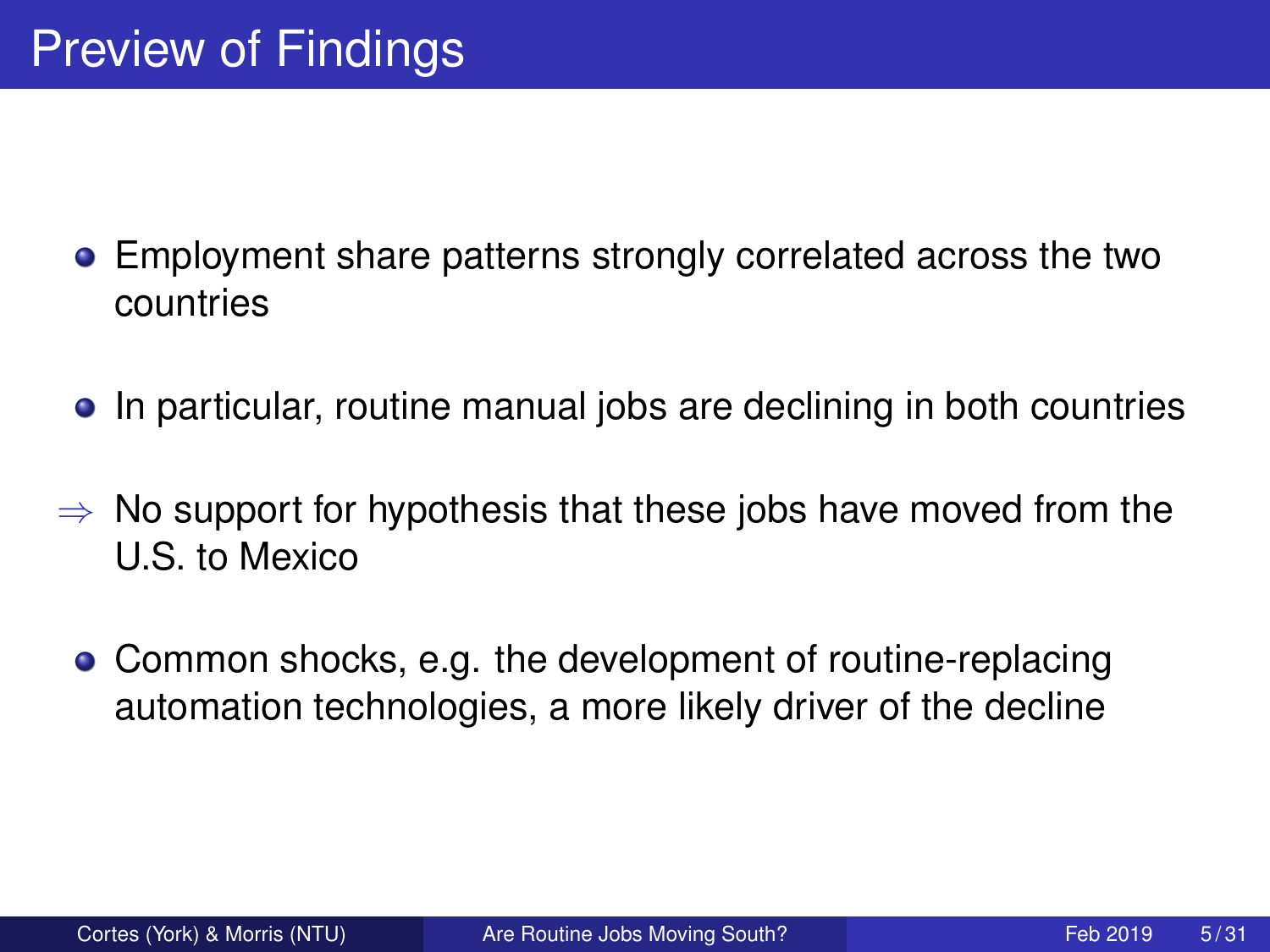## Contributions to the Literature

#### **Polarization Literature:**

- So far, limited evidence on de-routinization outside of high-income countries [exceptions: World Bank (2016), Ariza & Raymond Bara (2018), Reijnders & de Vries (2018)]
- New evidence for Mexico; much finer level of detail; US-Mexico comparison

#### **Offshoring Literature:**

- So far, mainly focused on impacts on skill premium [e.g. Goldberg & Pavcnik (2007), Autor, Dorn & Hanson (2013), Acemoglu, Gancia & Zilibotti (2015), Burstein & Vogel (2017), Hummels, Munch & Xiang (2018)]
- Alternative approach to explore basic underlying idea that certain jobs are moving to developing countries due to falling trade/offshoring costs
- **Impacts of Trade on Mexican Labor Market:** e.g. Iacovone, Rauch & Winters (2013), Utar & Torres Ruiz (2013), Mendez (2015)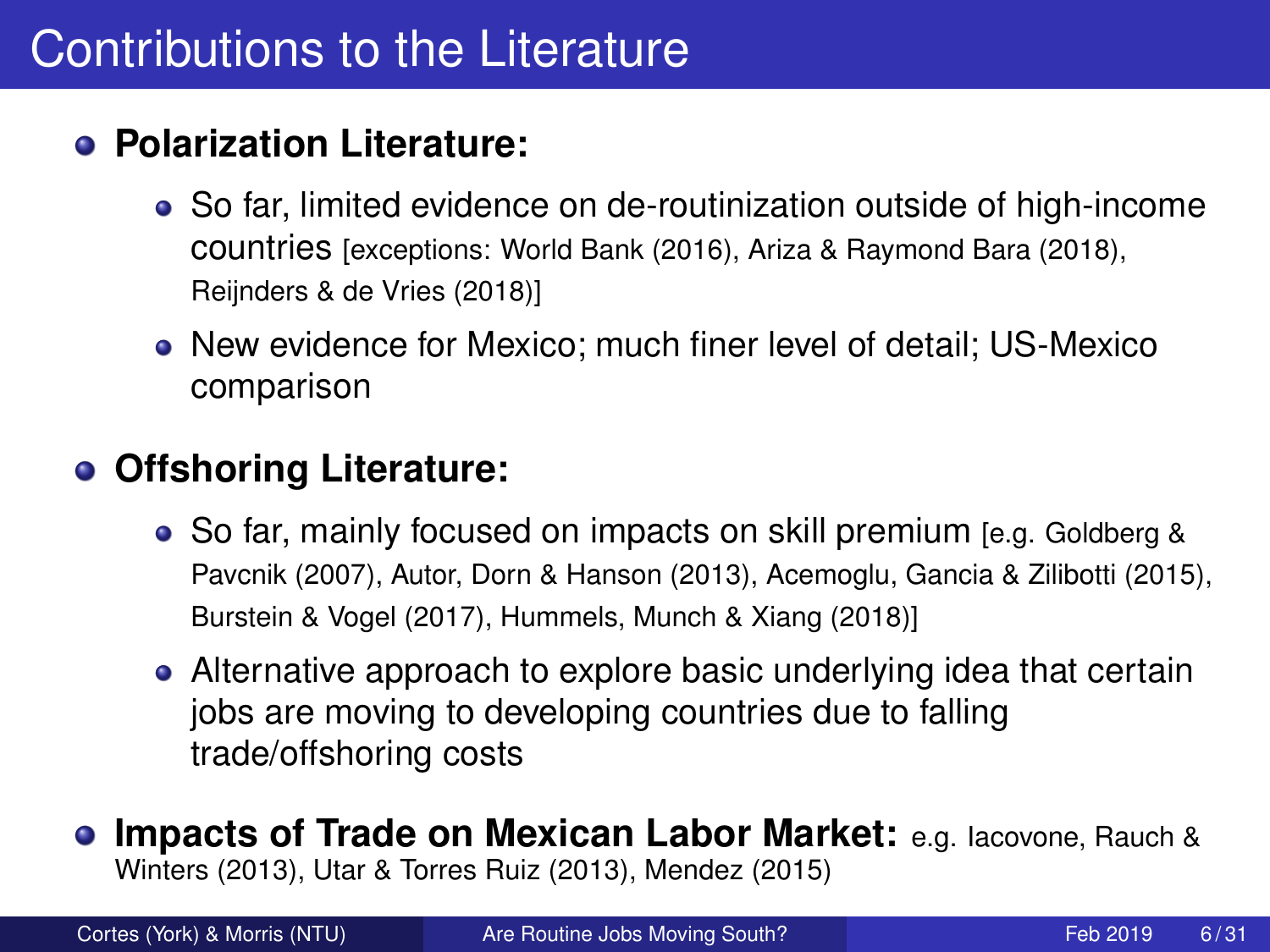**National Labor Force Survey micro-data** for both countries

#### **Mexico:**

- *Encuesta Nacional de Empleo* (ENE); *Encuesta Nacional de Ocupacion y Empleo ´* (ENOE)
- Quarterly frequency; 2000-2015
- $\bullet \sim 594,000$  obs per year

#### **United States:**

- Current Population Survey (CPS)
- Monthly frequency
- $\bullet \sim 730,000$  obs per year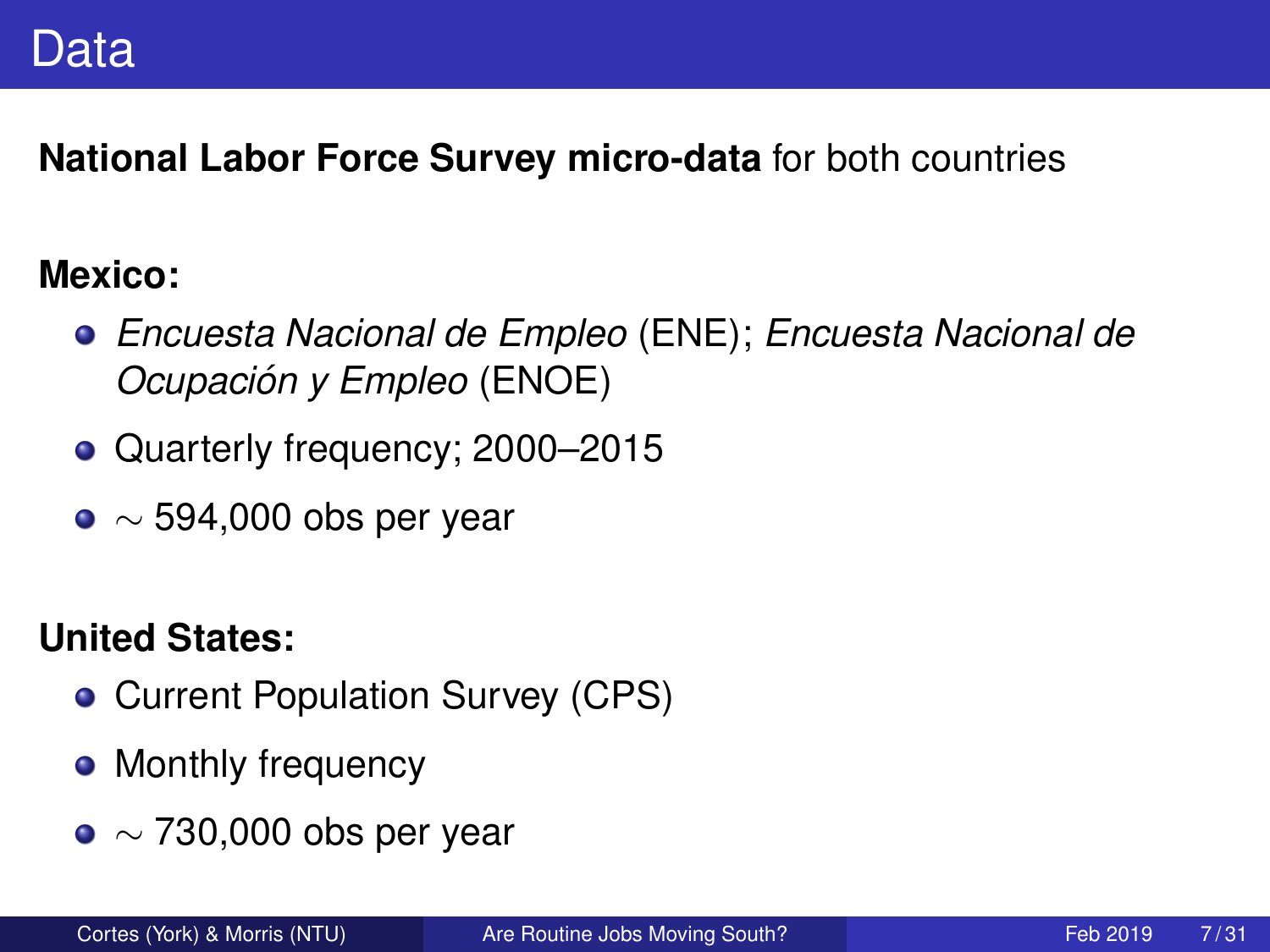- Civilian workers aged 16–65
- Non-missing information on current occupation
- Exclude workers in agriculture and farming occupations
- Mexican data includes both formal and informal sector workers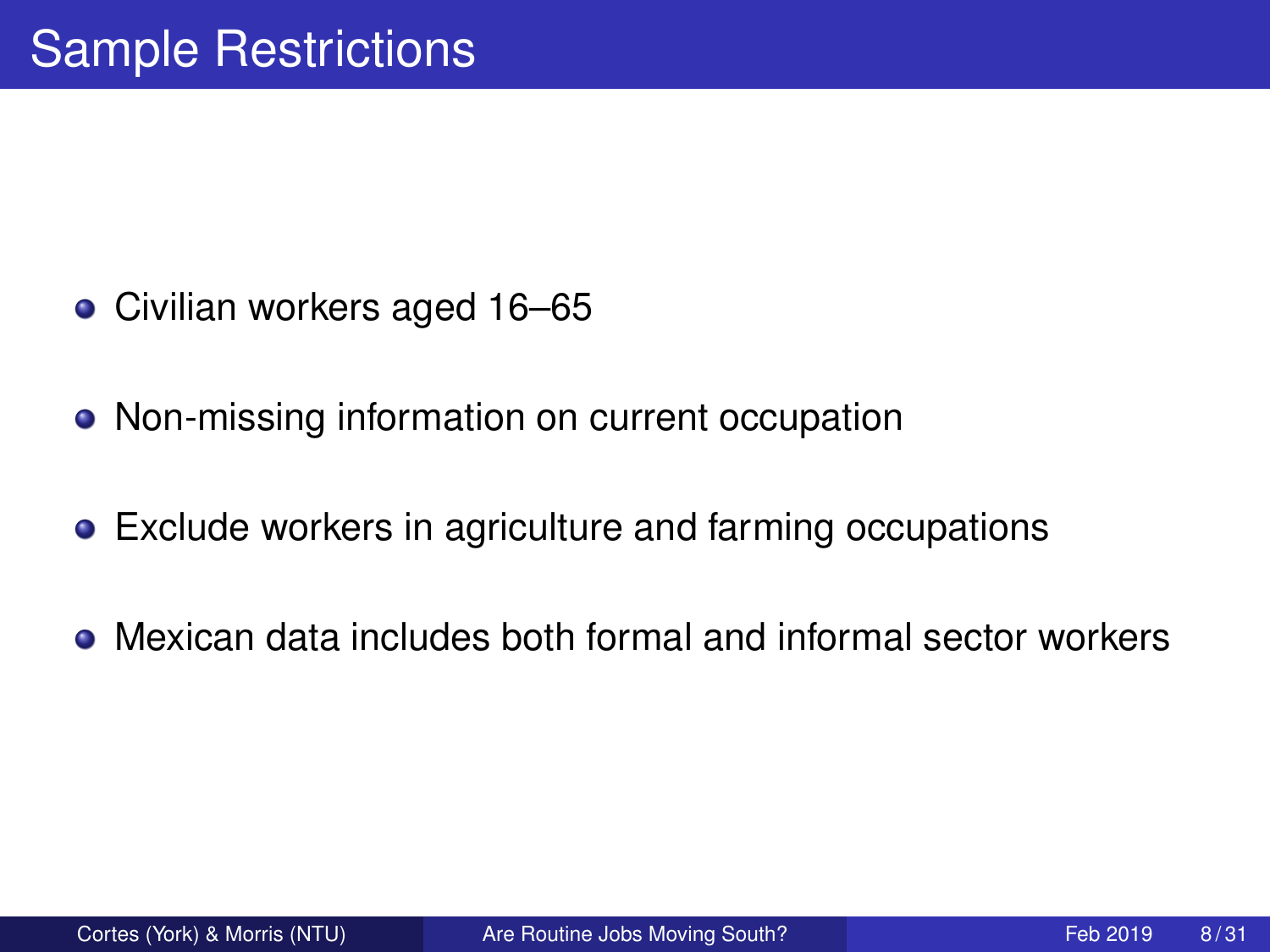|                                                                                                                                | U.S.                             |                                  | <b>Mexico</b>                    |                                  |
|--------------------------------------------------------------------------------------------------------------------------------|----------------------------------|----------------------------------|----------------------------------|----------------------------------|
|                                                                                                                                | 2000                             | 2015                             | 2000                             | 2015                             |
| Average Age<br><b>Fraction Female</b><br>Average Real Wage (2009 USD)<br>Manufacturing Share of Emp                            | 38.56<br>46.90<br>20.46<br>15.11 | 40.74<br>47.20<br>22.43<br>10.49 | 34.68<br>37.36<br>2.21<br>23.69  | 37.89<br>41.21<br>2.05<br>18.69  |
| Educational Composition:<br>Elementary Education or Less<br>Middle School<br><b>High School</b><br>College Education or Higher | 1.90<br>9.22<br>61.04<br>27.84   | 1.65<br>5.68<br>56.86<br>35.81   | 40.87<br>25.33<br>17.25<br>16.55 | 24.67<br>32.60<br>23.29<br>19.44 |
| Nr of Observations (Unweighted)                                                                                                | 687,681                          | 688,316                          | 593,657                          | 569,918                          |

#### Table: Descriptive Statistics for Employed Workers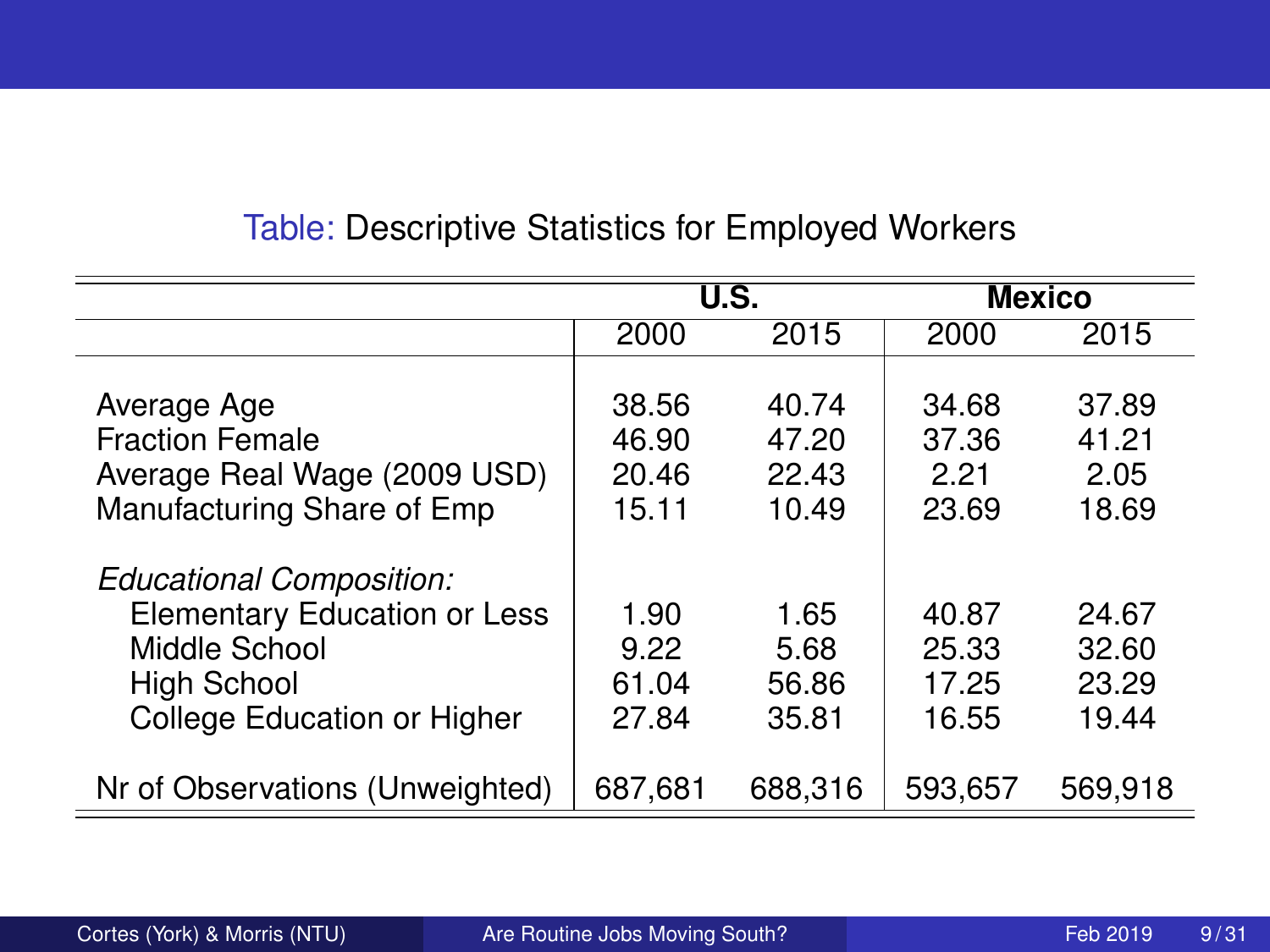We **match occupation codes** across the two countries in order to compare the evolution of employment by occupation

Matching based on **job titles**: e.g., "accountants and auditors", "engineers and scientists"

**100 occupational categories** matched across the two countries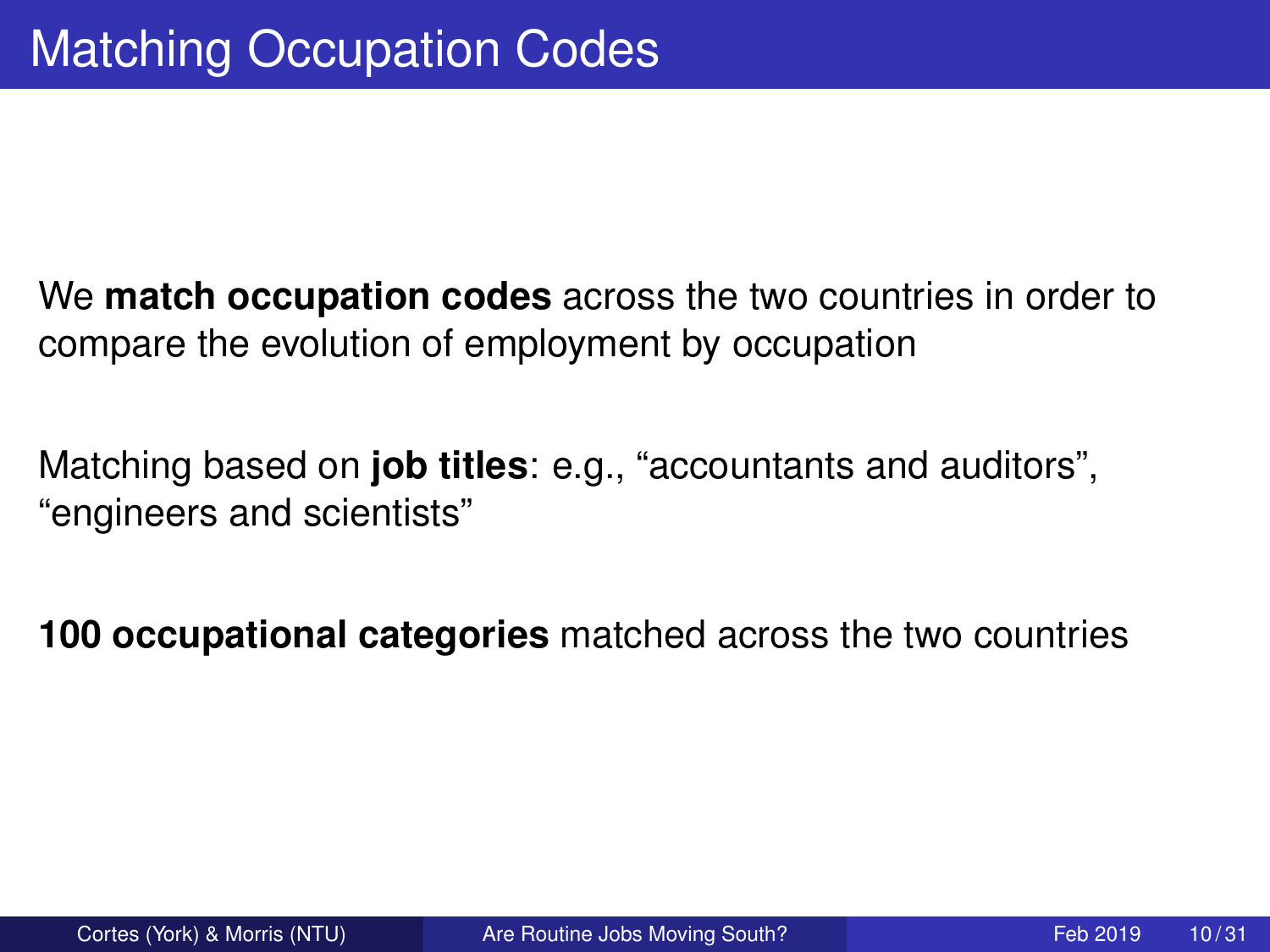|                | occ_cm Occupation Description                        |      |            | CMO Codes SINCO Codes occ1990dd Codes |
|----------------|------------------------------------------------------|------|------------|---------------------------------------|
|                |                                                      |      |            |                                       |
|                | Accountants and auditors                             | 1172 | 2121       | 23                                    |
| $\overline{2}$ | Actors, directors, and producers                     | 1413 | 2175       | 187                                   |
| 3              | Architects                                           | 1100 | 2263       | 43                                    |
| $\overline{4}$ | Chemical engineers                                   | 1104 | 2251       | 48                                    |
| 5              | Chemists                                             | 1120 | 2222       | 73                                    |
| 6              | Civil engineers                                      | 1101 | 2261       | 53                                    |
|                | Dancers                                              | 1414 | 2174       | 193                                   |
| 8              | Dentists                                             | 1132 | 2413       | 85, 204                               |
| 9              | Economists, market and survey<br>researchers         | 1170 | 2123       | 166                                   |
| 10             | Electrical engineers                                 | 1105 | 2241, 2642 | 55                                    |
| 11             | Insurance adjusters, examiners,<br>and investigators | 7134 | 4222       | 24, 253, 375                          |
| 12             | Lawyers/Legal assistants<br>and<br>paralegals        | 1160 | 2135       | 178, 234                              |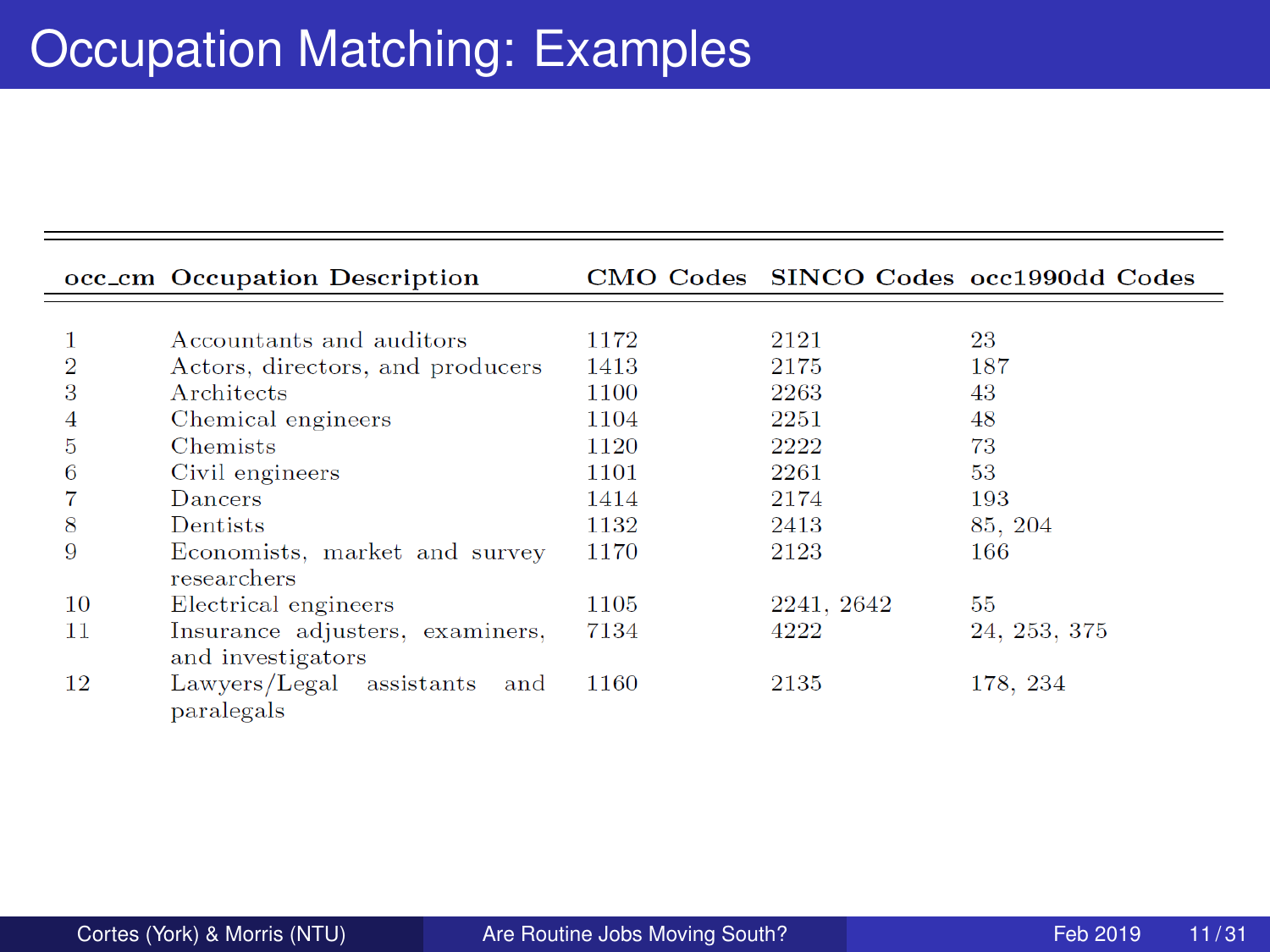|     | occ_cm Occupation Description CMO Codes |                                                                                                                                    | <b>SINCO</b> Codes                                                                                                    | occ1990dd Codes                                                             |
|-----|-----------------------------------------|------------------------------------------------------------------------------------------------------------------------------------|-----------------------------------------------------------------------------------------------------------------------|-----------------------------------------------------------------------------|
| 25  | Other type of art performer             | 1400, 1419, 1423, 1429,<br>1430, 1431, 1432                                                                                        | 2151, 2162, 2164, 2541,<br>2543, 2544, 2551, 2655,<br>2712                                                            | 165, 183, 184, 185, 217,<br>645, 649, 684                                   |
| -26 | Engineers and scientists                | 1106, 1109, 1110, 1111,<br>1129, 1140, 1141, 1149,<br>1150, 1152, 1153, 1168                                                       | 2134, 2211, 2212, 2221,<br>2223, 2231, 2242, 2252.<br>2253, 2421, 2611, 2612.                                         | 44, 45, 47, 56, 57, 59, 68,<br>69, 74, 76, 77, 78, 79, 83,<br>258, 829, 844 |
| 27  | Other Teachers                          | 1300, 1310, 1320, 1330,<br>1331, 1332, 1340, 1350,<br>1351, 1352, 1353, 1354,<br>1359, 1360, 1361, 1362,<br>1363, 1364, 1369, 1390 | 2613, 2621, 2622<br>2321, 2322, 2331, 2332.<br>2333, 2334, 2335, 2339,<br>2341, 2342, 2343, 2391,<br>2713, 2714, 2715 | 154, 155, 156, 157, 158,<br>159, 163, 387                                   |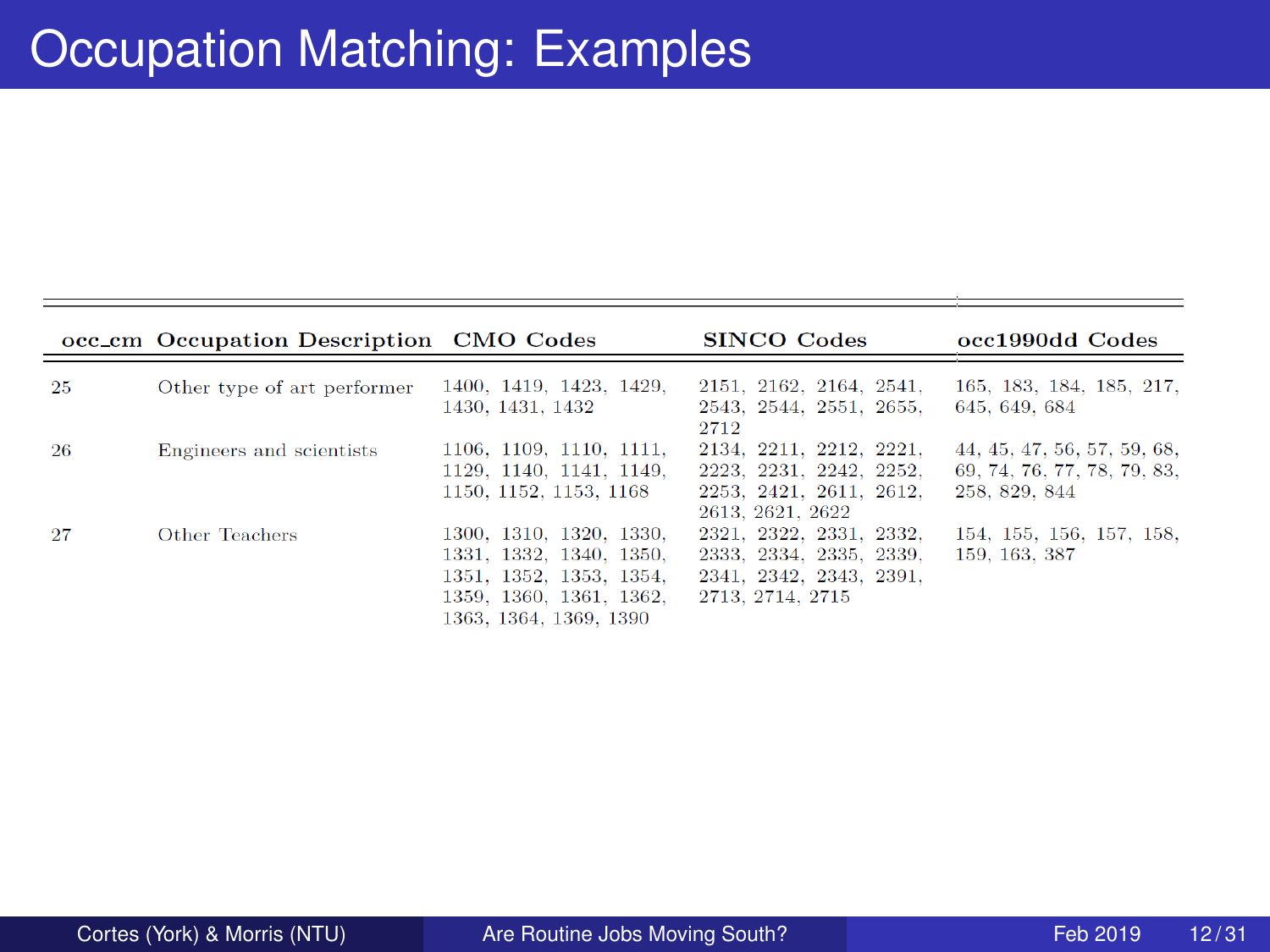| Occupation Group                                | Occupation Codes (occ_cm) |
|-------------------------------------------------|---------------------------|
| <b>Non-Routine Cognitive (NRC)</b>              |                           |
| <b>Management Related Occupations</b>           | $1 - 27$ , $30 - 32$      |
| <b>Professional Specialty Occupations</b>       | $33 - 43.89 - 90$         |
| Technicians and Related Support Occupations     | 44                        |
| <b>Routine Cognitive (RC)</b>                   |                           |
| <b>Sales Occupations</b>                        | $45 - 52$                 |
| <b>Administrative Support Occupations</b>       | $53 - 61$                 |
| <b>Routine Manual (RM)</b>                      |                           |
| <b>Mechanics and Repairers</b>                  | $62 - 64, 74$             |
| Production and Construction Related Occupations | $28, 29, 65 - 75$         |
| Machine Operators, Assemblers, and Inspectors   | $76 - 85$                 |
| Transportation and Material Moving Occupations  | 86                        |
| <b>Non-Routine Manual (NRM)</b>                 |                           |
| Housekeeping and Cleaning Occupations           | 87, 88                    |
| <b>Protective Service Occupations</b>           | 91                        |
| <b>Other Service Occupations</b>                | $92 - 100$                |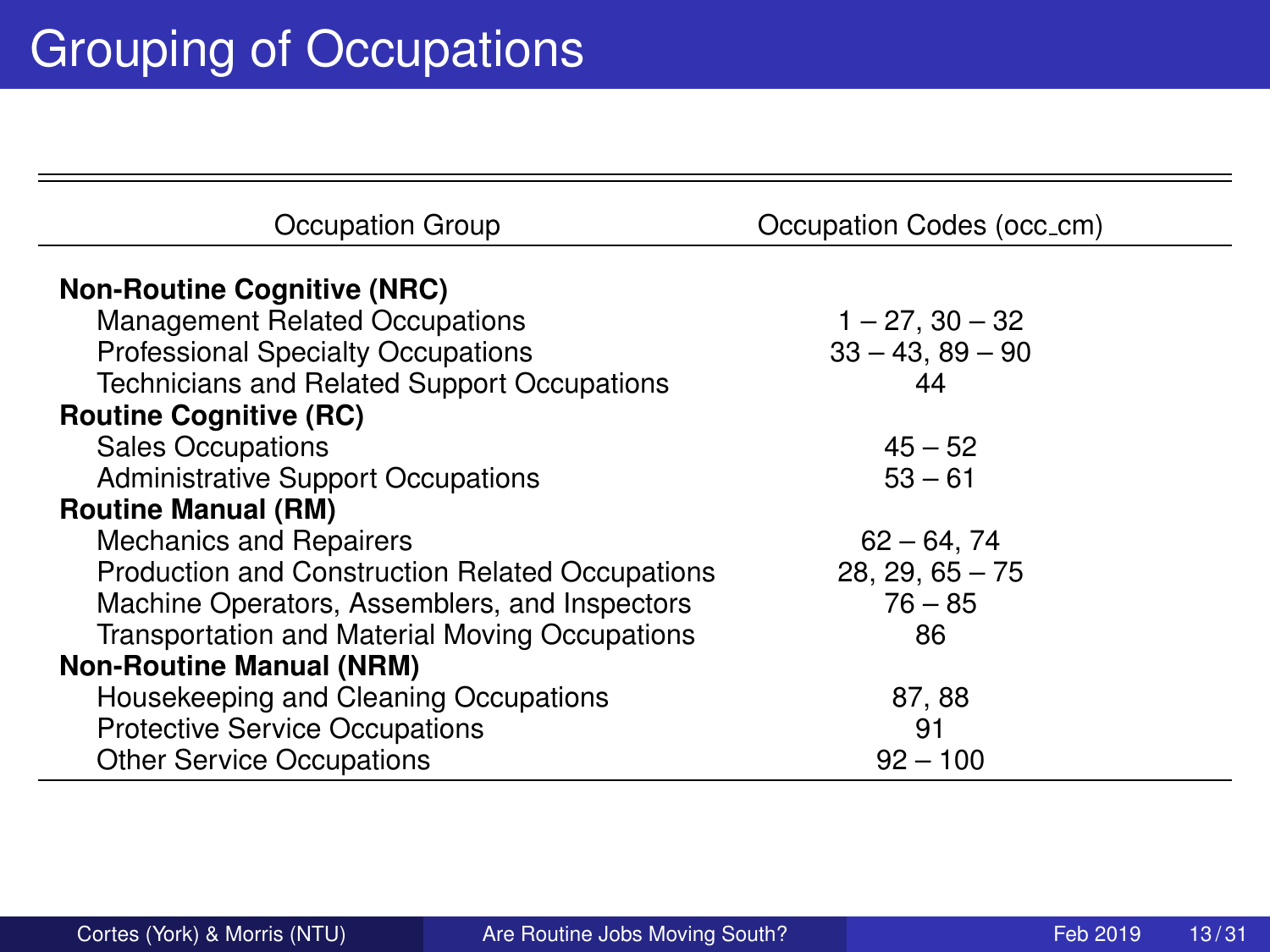## **Patterns Across Broad Occupation Groups**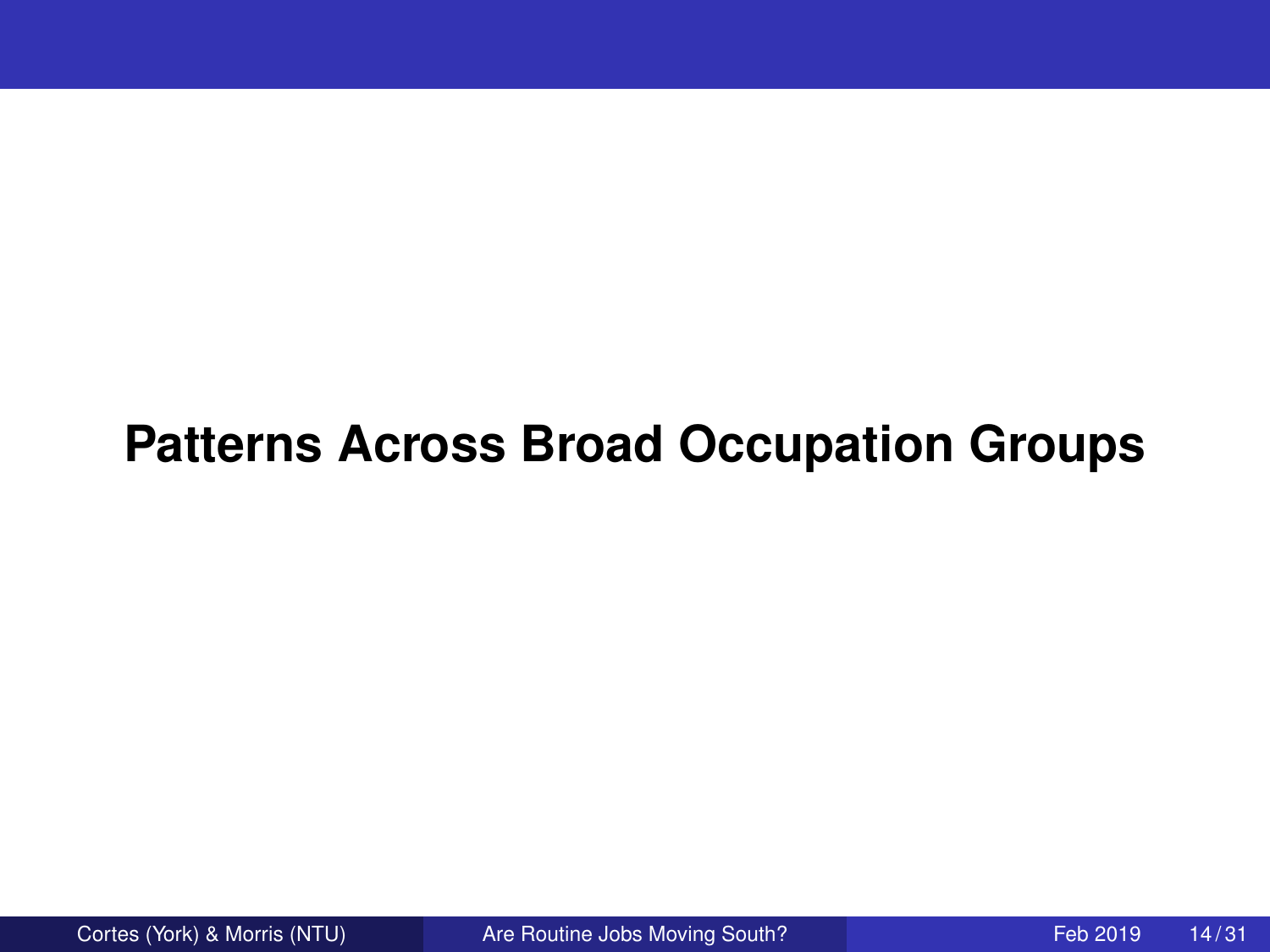# Ranking of Broad Occupation Groups in Mexico (2000)



Cortes (York) & Morris (NTU) [Are Routine Jobs Moving South?](#page-0-0) Feb 2019 15/31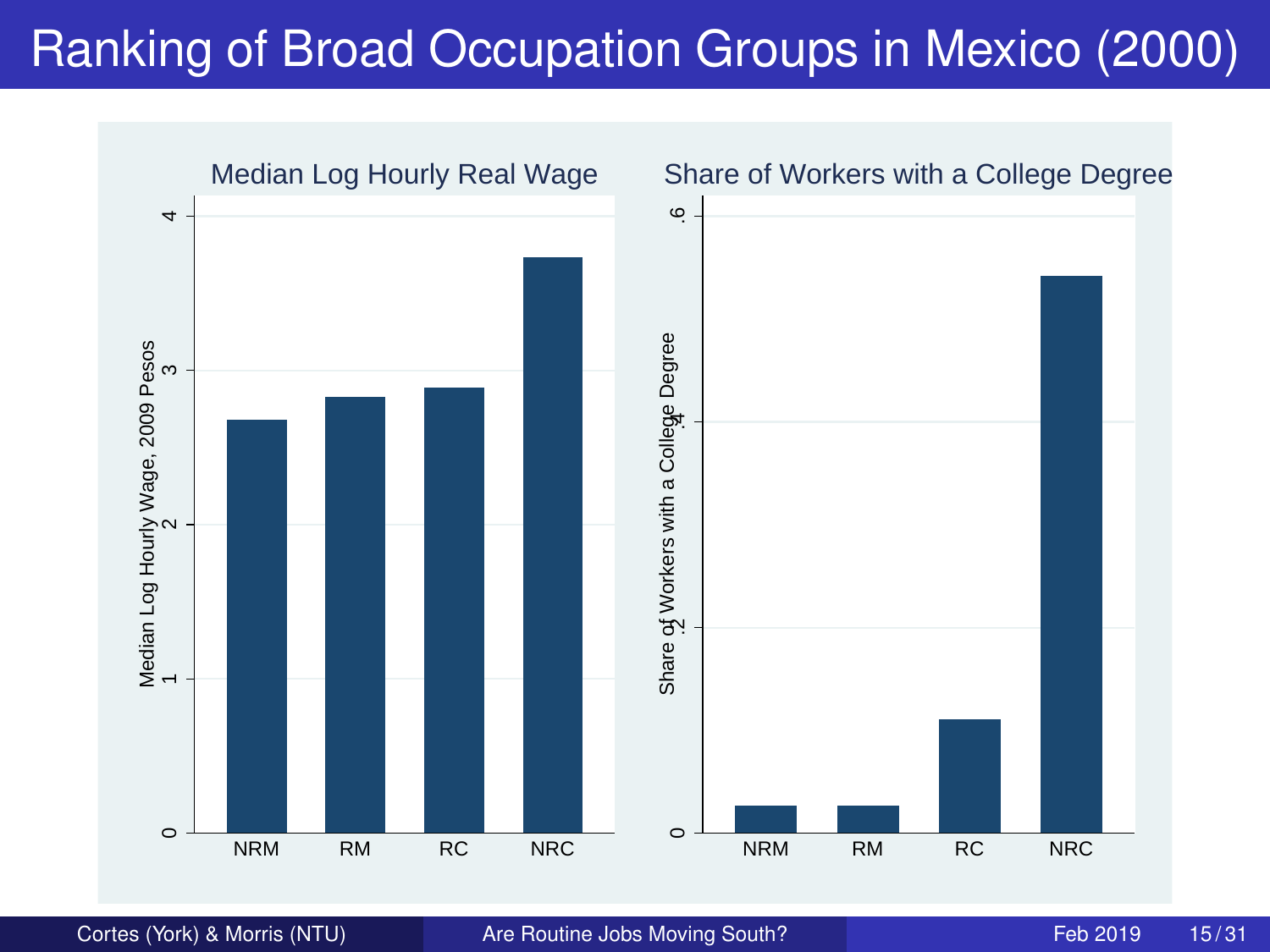#### Employment Share Changes: US

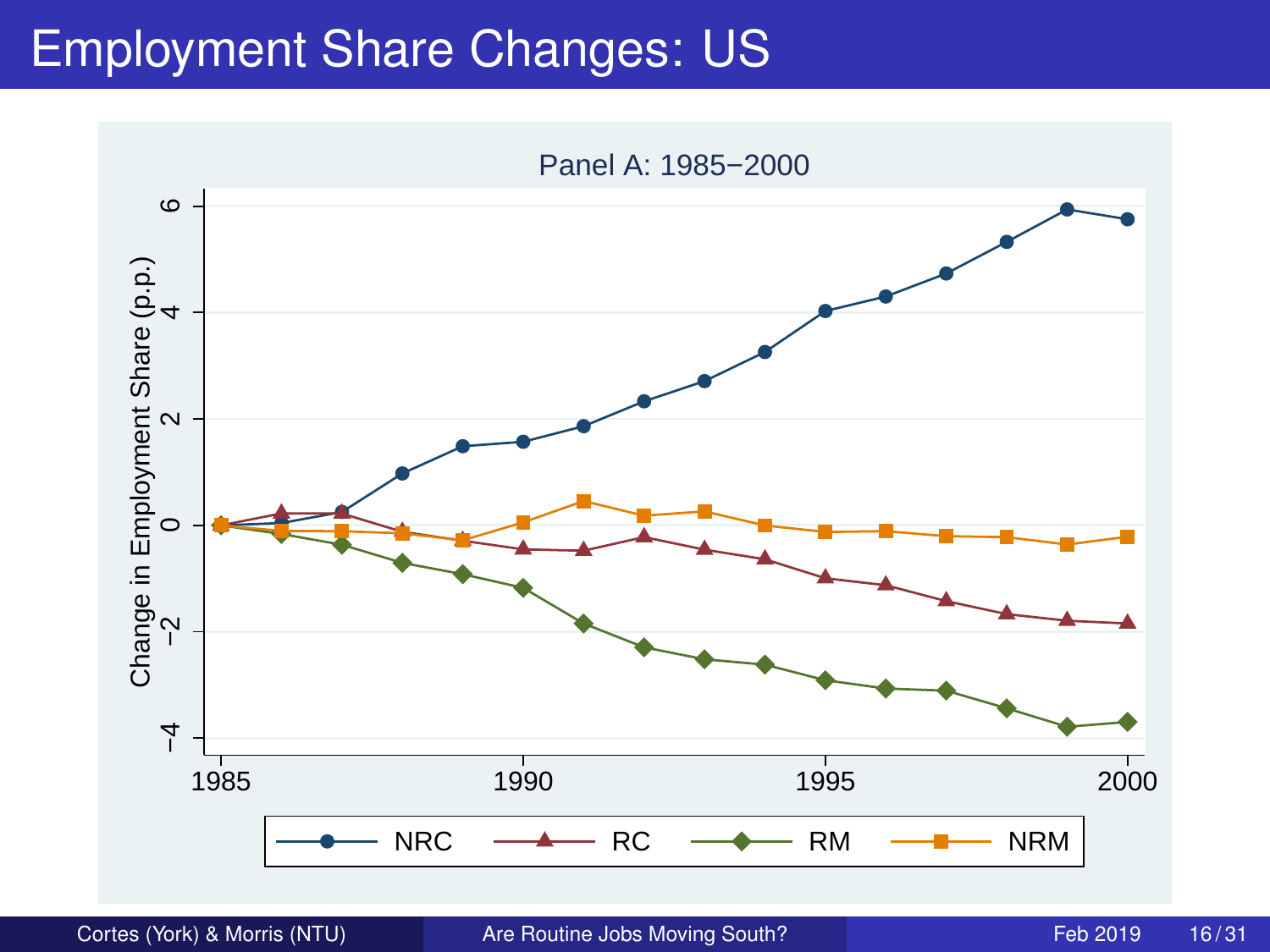#### Employment Share Changes: US



Cortes (York) & Morris (NTU) [Are Routine Jobs Moving South?](#page-0-0) Feb 2019 17/31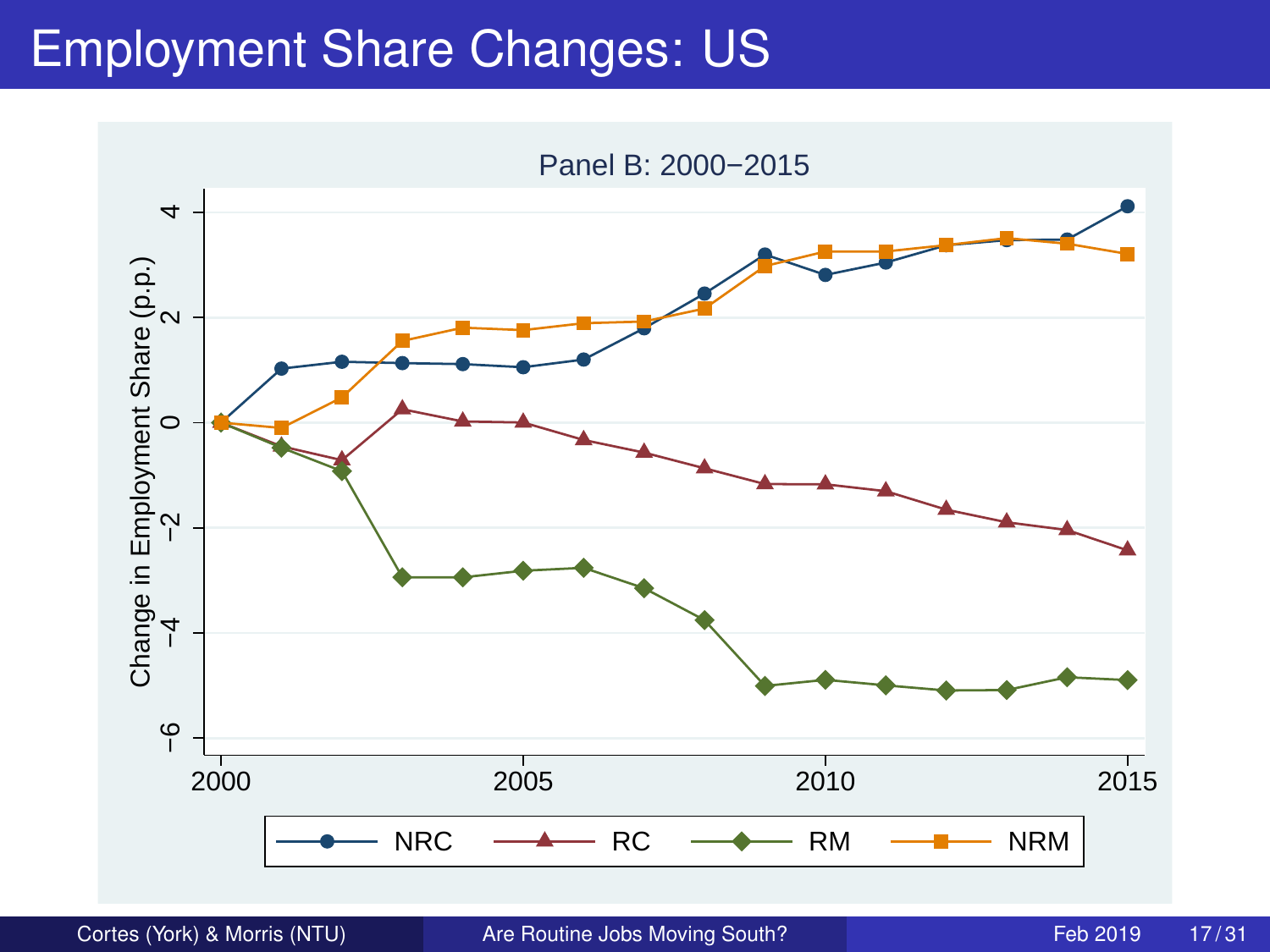#### Employment Share Changes: Mexico

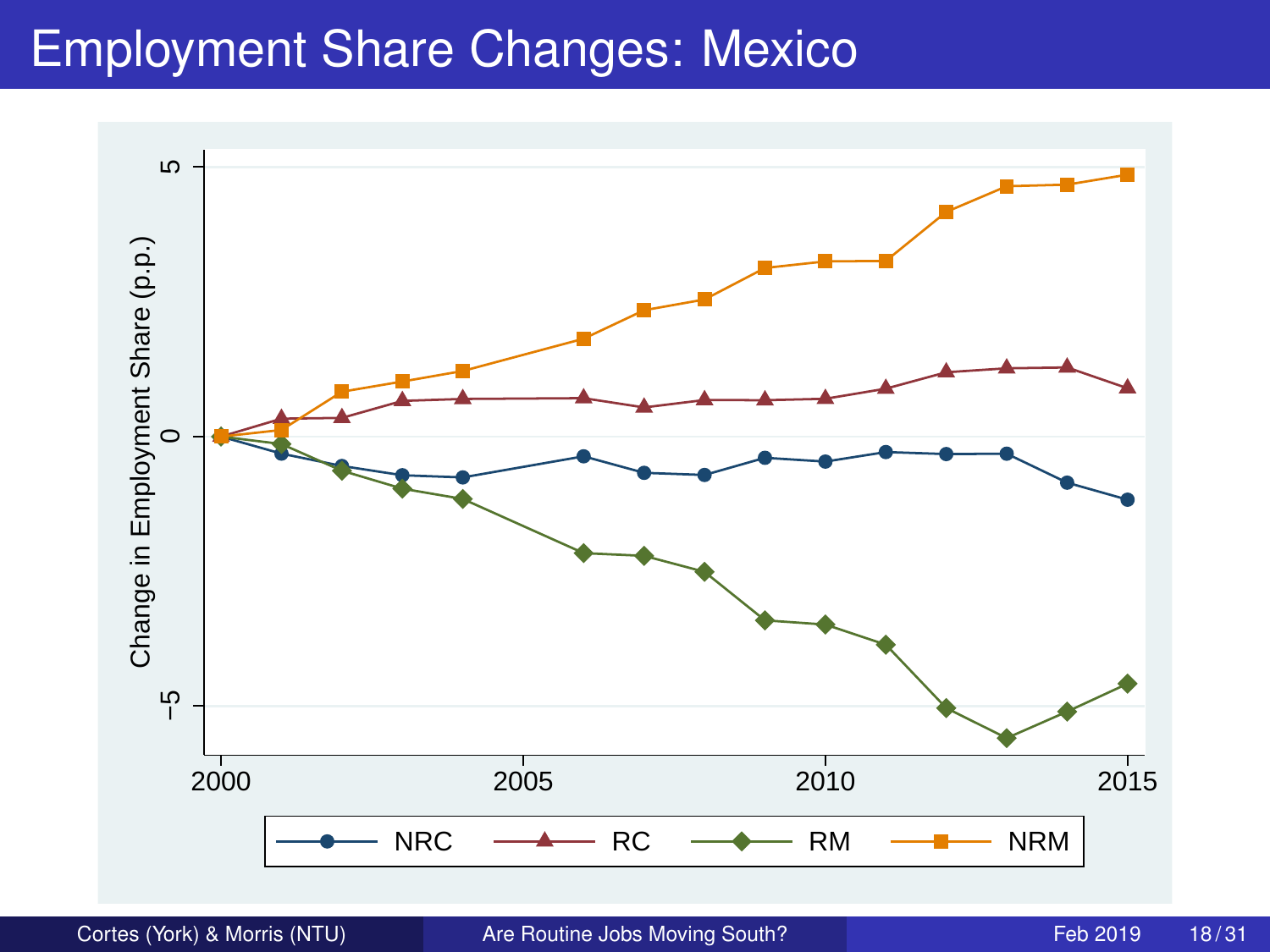#### Employment Share Changes: Mexico



Cortes (York) & Morris (NTU) [Are Routine Jobs Moving South?](#page-0-0) Feb 2019 19/31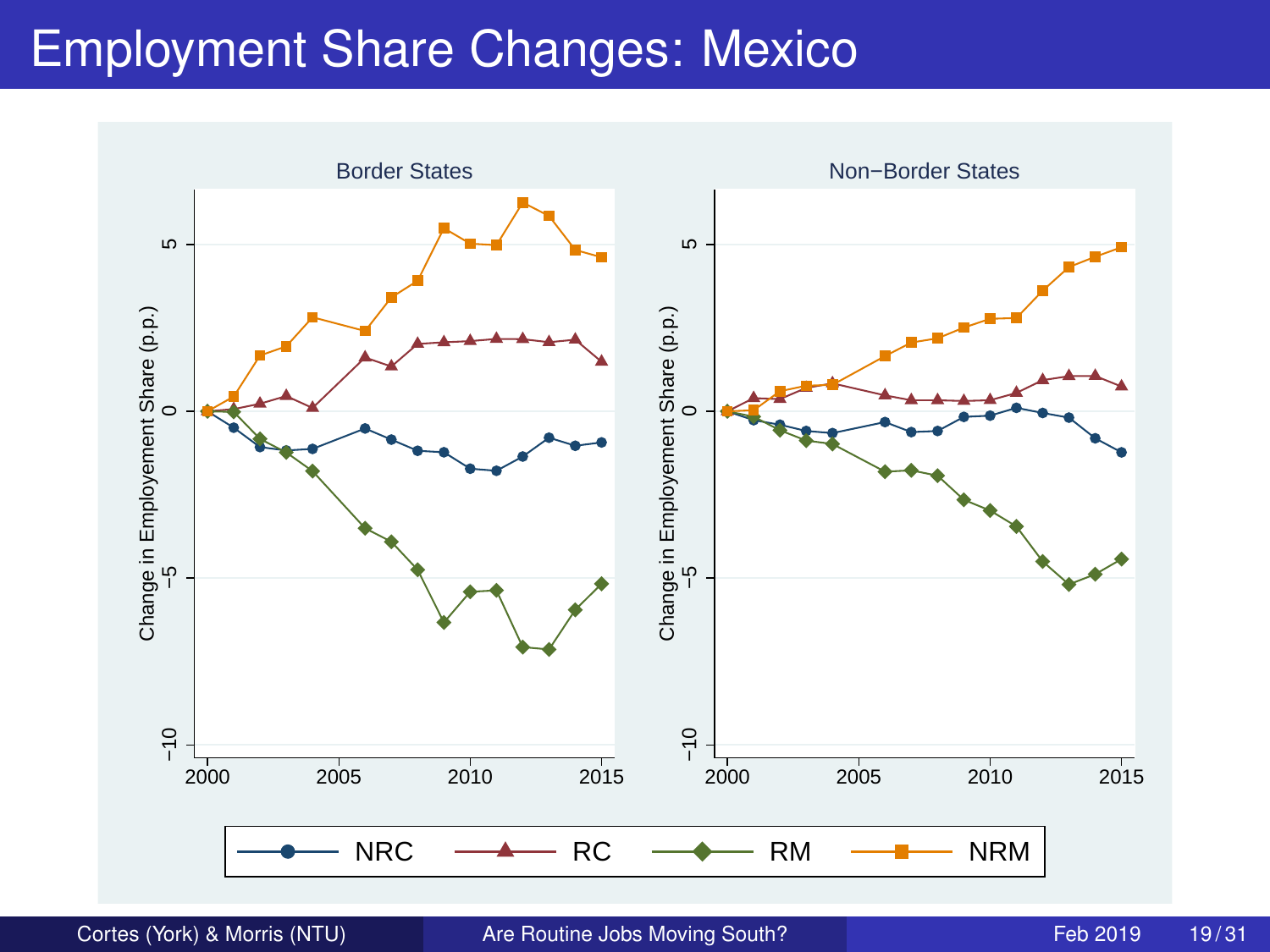## Employment Share Changes: Mexico, 2000–2015

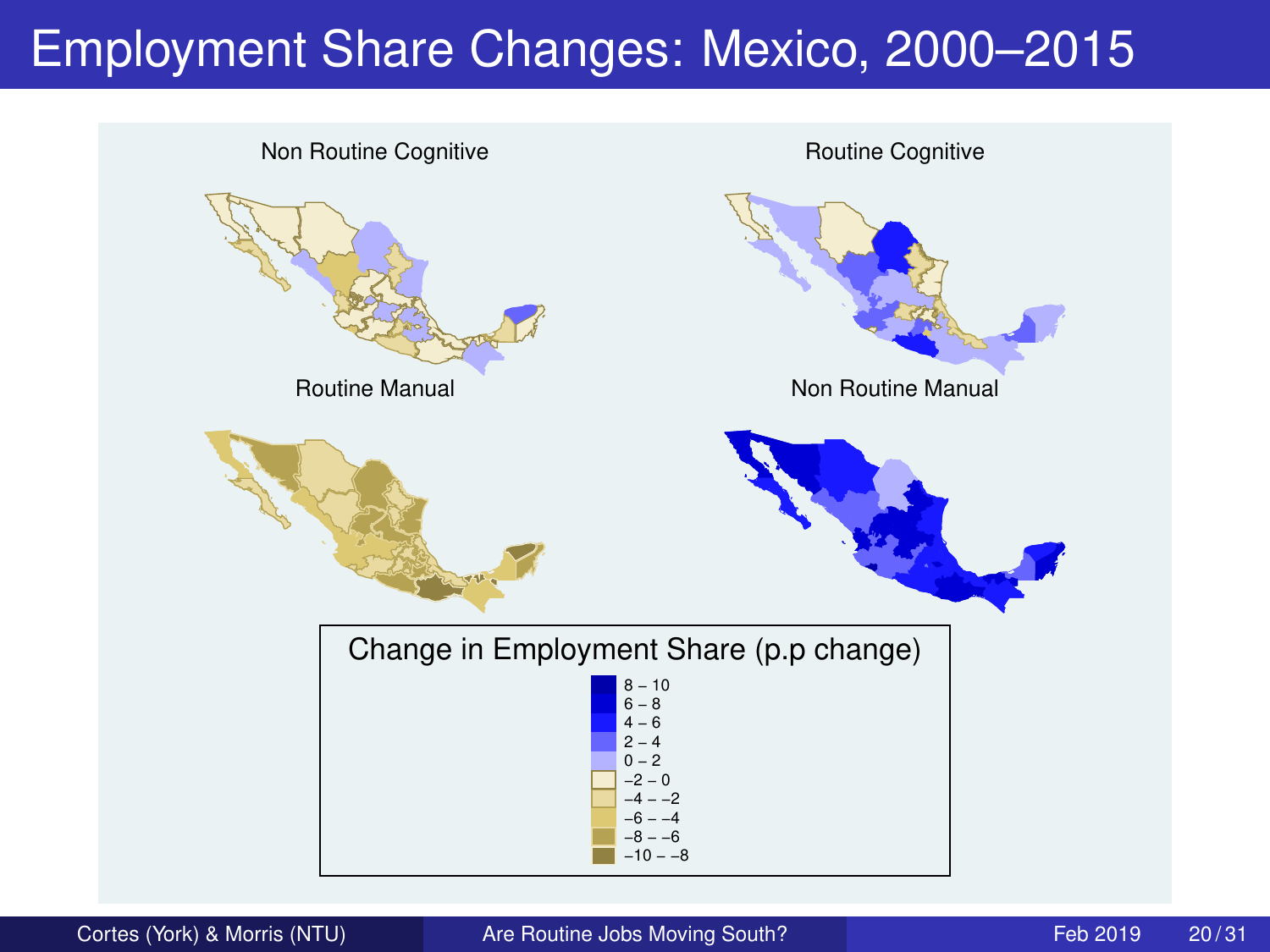## Employment Share Changes: US, 2003–2011

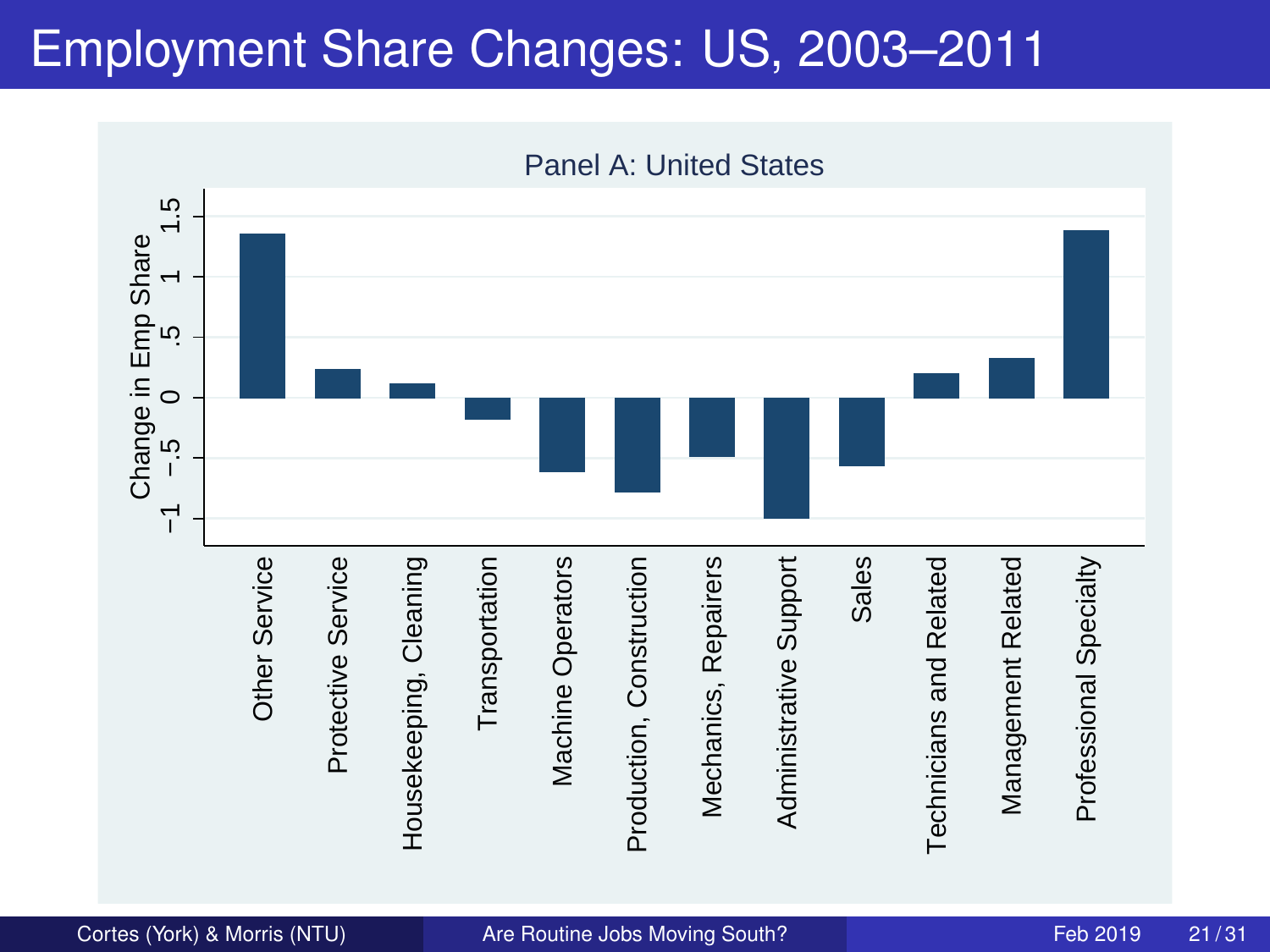## Employment Share Changes: Mexico, 2003–2011

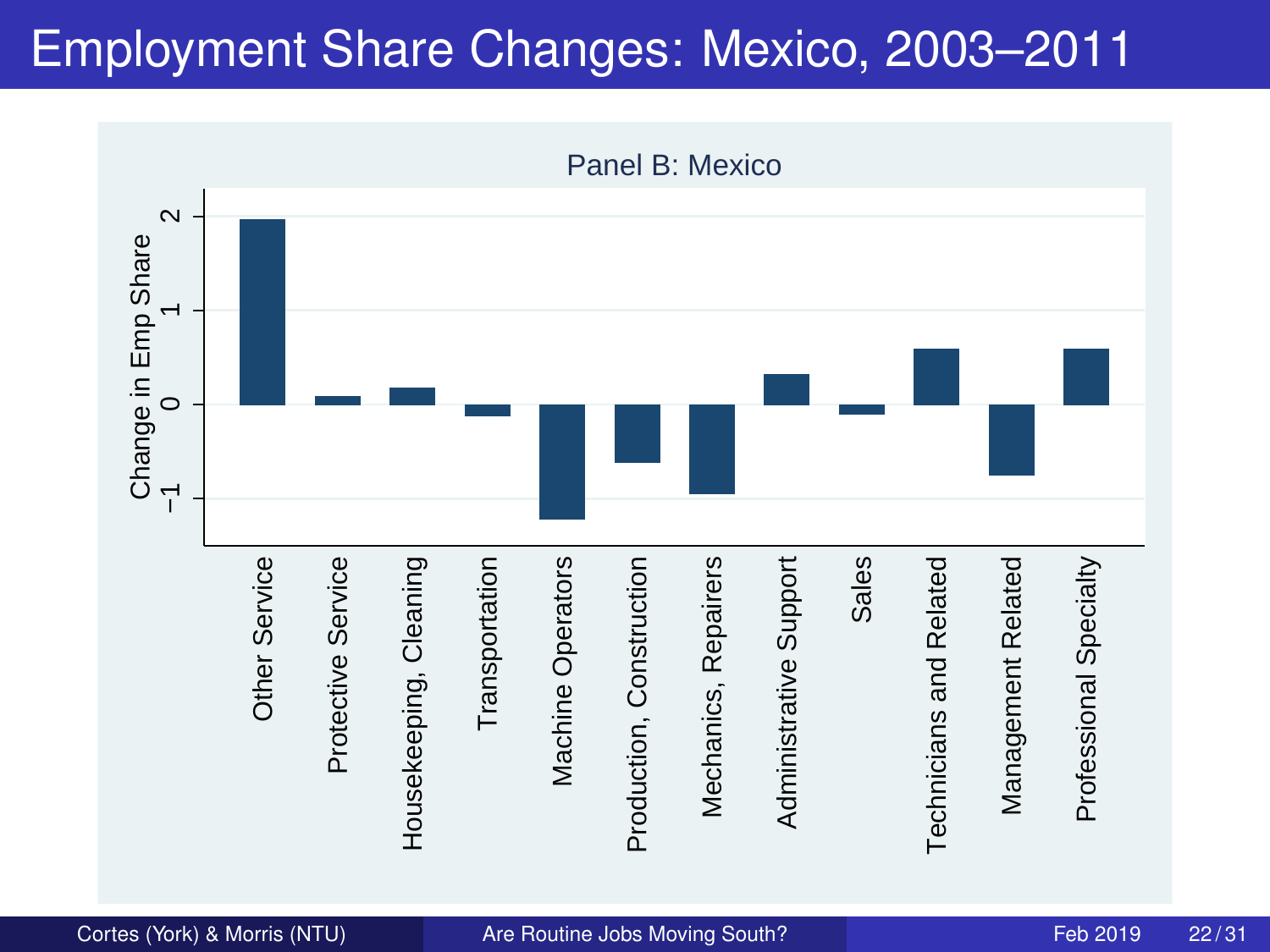## **Patterns Across Detailed Occupation Groups**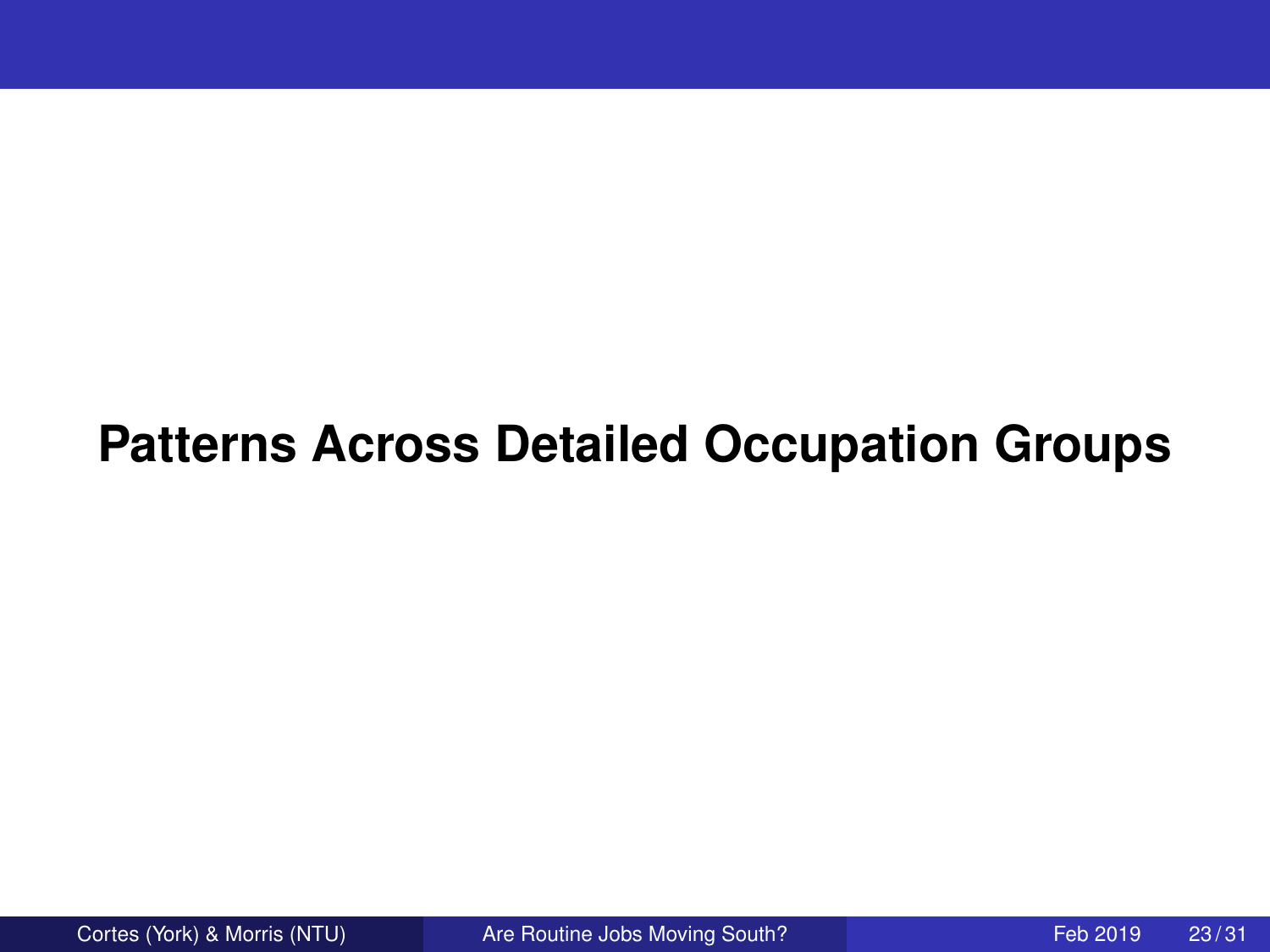#### Wages across 100 Detailed Occ Categ: US vs MX



Cortes (York) & Morris (NTU) [Are Routine Jobs Moving South?](#page-0-0) Feb 2019 24/31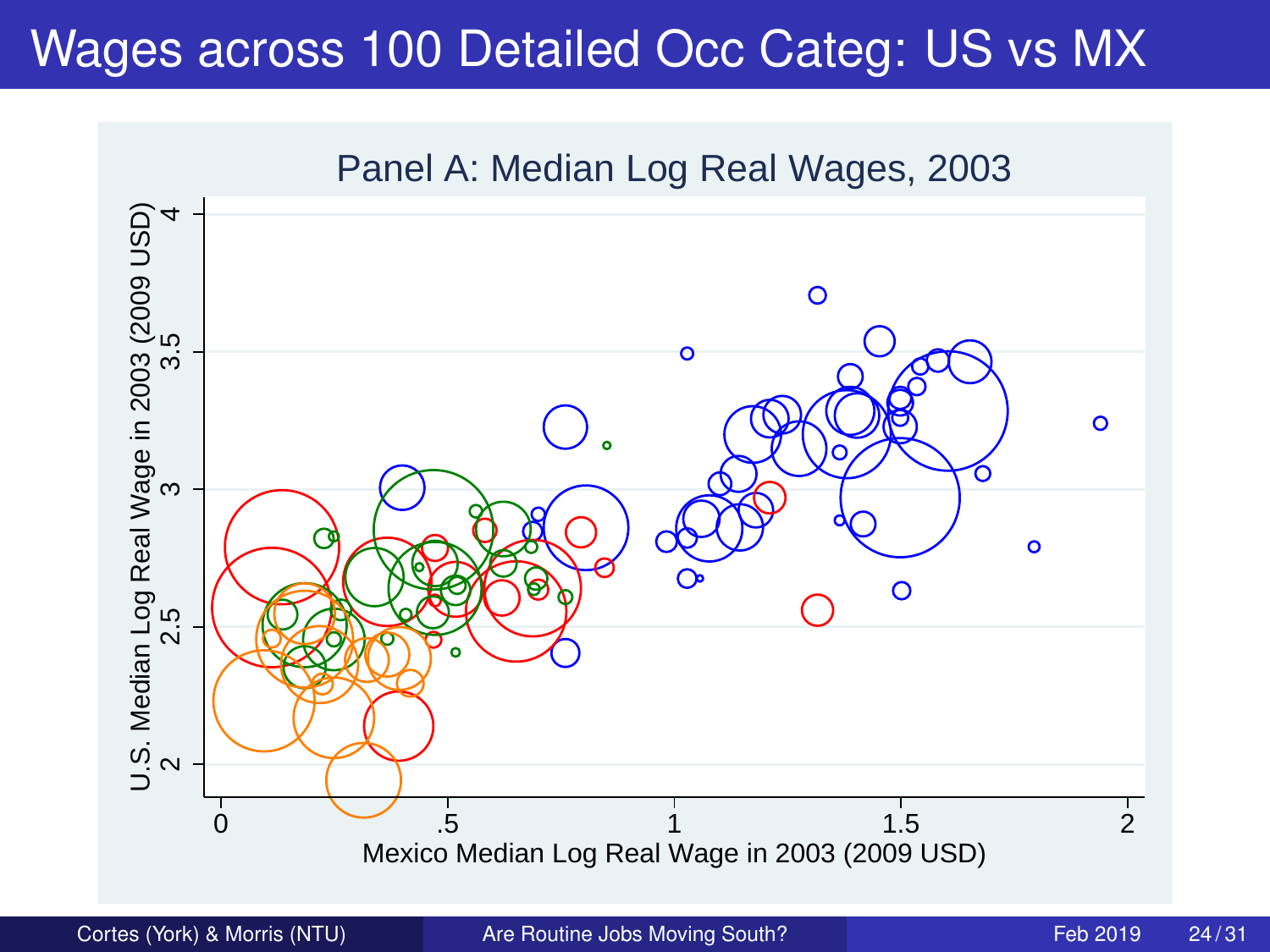## Wage Ranking: US vs MX



Cortes (York) & Morris (NTU) [Are Routine Jobs Moving South?](#page-0-0) Feb 2019 25/31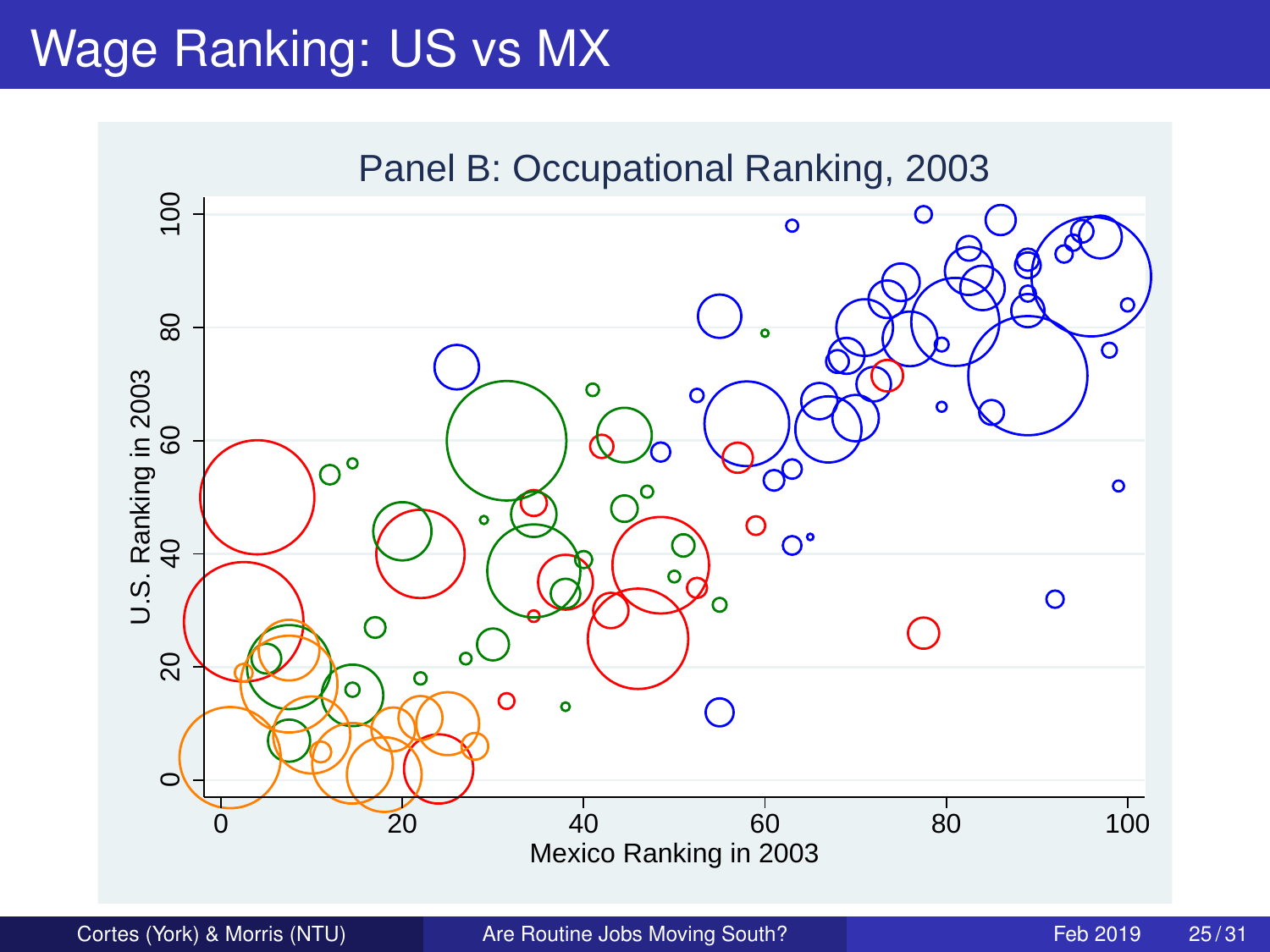## Main Results: Emp Share Chgs, 2003–11, US vs MX



Cortes (York) & Morris (NTU) [Are Routine Jobs Moving South?](#page-0-0) Feb 2019 26/31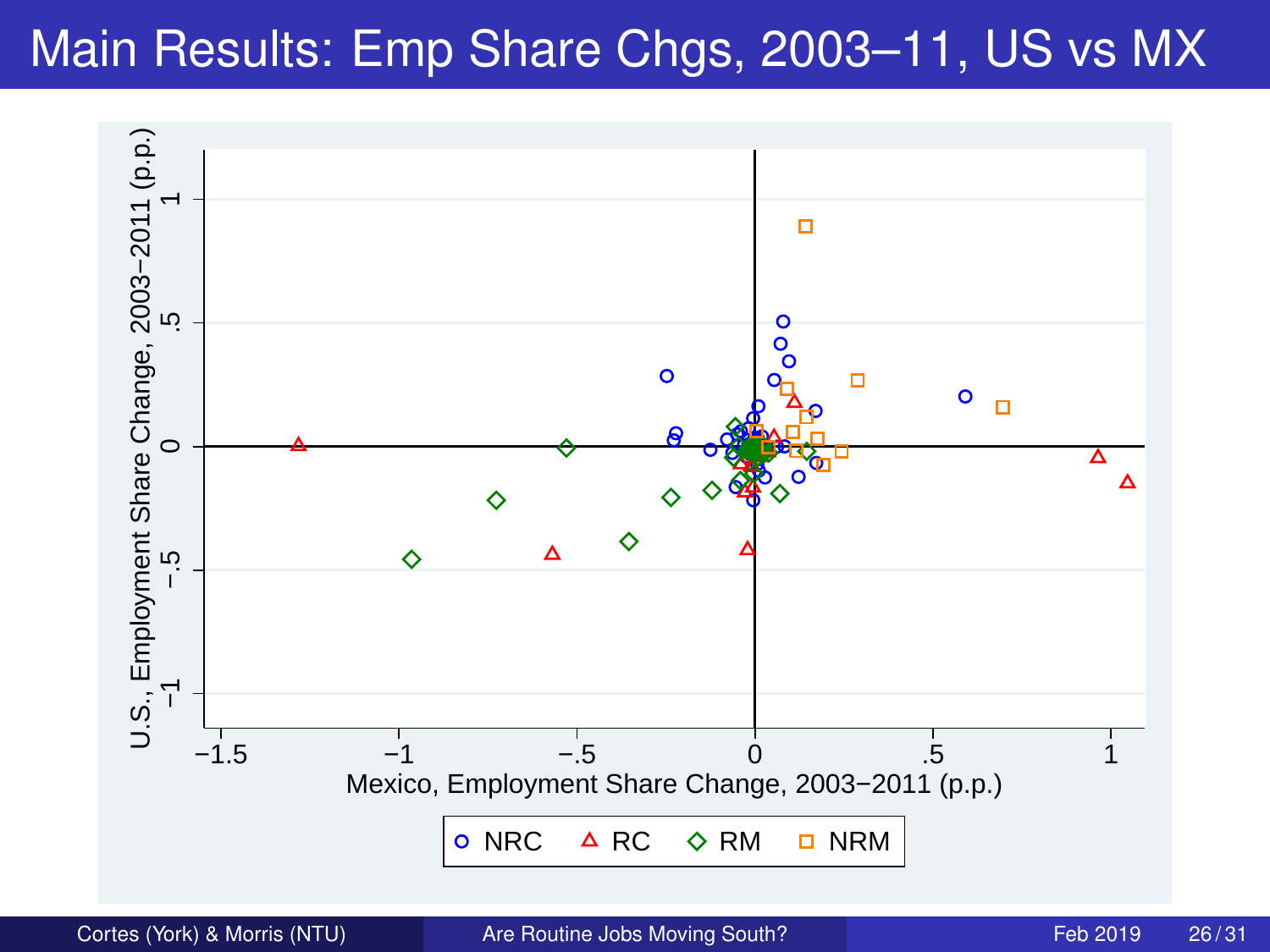Table: Occupations with largest declines in emp shares in the U.S., 2003–11

|                                                     |            |          | Chg in Emp Share (p.p.) |
|-----------------------------------------------------|------------|----------|-------------------------|
|                                                     | Group      | U.S.     | Mexico                  |
| Production related occupations                      | <b>RM</b>  | $-0.457$ | $-0.965$                |
| Secretary                                           | RC.        | $-0.438$ | $-0.569$                |
| Merchant at commercial establishment                | <b>RC</b>  | $-0.419$ | $-0.021$                |
| Other machine operators n.e.c.                      | <b>RM</b>  | $-0.385$ | $-0.354$                |
| Winding and twisting textile and apparel operatives | <b>RM</b>  | $-0.218$ | $-0.727$                |
| <b>Construction inspectors</b>                      | <b>NRC</b> | $-0.218$ | $-0.005$                |
| Carpenters                                          | <b>RM</b>  | $-0.206$ | $-0.236$                |
| Production, installation and maintenance laborers   | <b>RM</b>  | $-0.191$ | 0.070                   |
| Data entry keyers                                   | RC.        | $-0.186$ | $-0.028$                |
| Transportation and material moving occupations      | <b>RM</b>  | $-0.178$ | $-0.121$                |
| <b>Typists</b>                                      | RC.        | $-0.166$ | $-0.006$                |
| Production supervisors or foremen                   | <b>NRC</b> | $-0.164$ | $-0.054$                |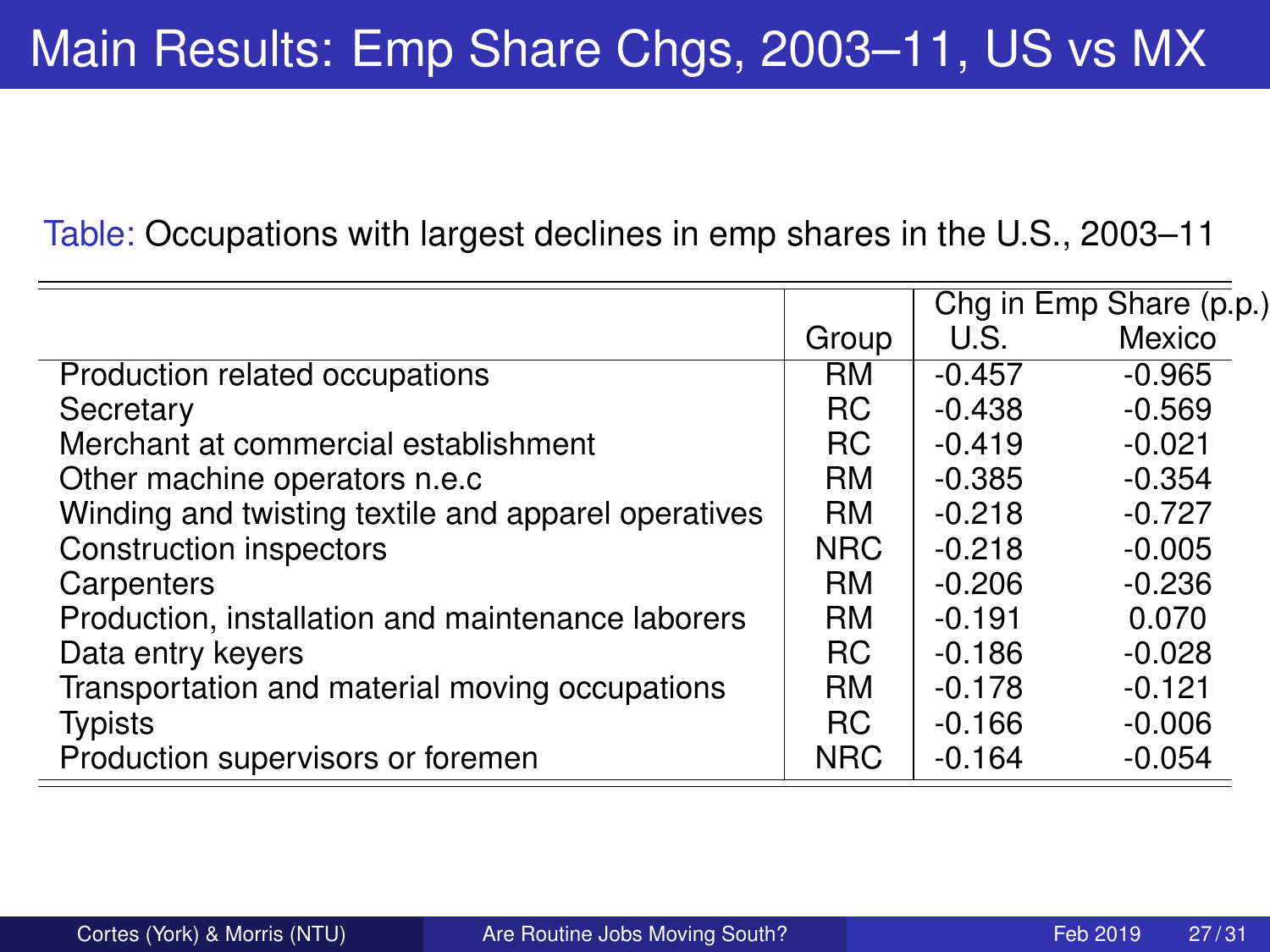Table: Occupations with largest increases in emp shares in the U.S., 2003–11

|                                           |            | Chg in Emp Share (p.p.) |          |
|-------------------------------------------|------------|-------------------------|----------|
|                                           | Group      | U.S.                    | Mexico   |
| Other type of food cook, waiter           | <b>NRM</b> | 0.159                   | 0.696    |
| Engineers and scientists                  | <b>NRC</b> | 0.163                   | 0.009    |
| Cashiers                                  | RC.        | 0.177                   | 0.111    |
| Technicians                               | NRC        | 0.202                   | 0.591    |
| Security professionals and related worker | <b>NRM</b> | 0.233                   | 0.090    |
| Food preparation or related worker        | <b>NRM</b> | 0.267                   | 0.288    |
| Registered nurses                         | NRC        | 0.269                   | 0.054    |
| Managers and administrators n.e.c.        | <b>NRC</b> | 0.285                   | $-0.248$ |
| Other managers/coordinators n.e.c         | <b>NRC</b> | 0.345                   | 0.095    |
| Other professionals n.e.c                 | <b>NRC</b> | 0.416                   | 0.072    |
| Other teachers                            | <b>NRC</b> | 0.506                   | 0.079    |
| Personal service occupations, n.e.c.      | <b>NRM</b> | 0.891                   | 0.142    |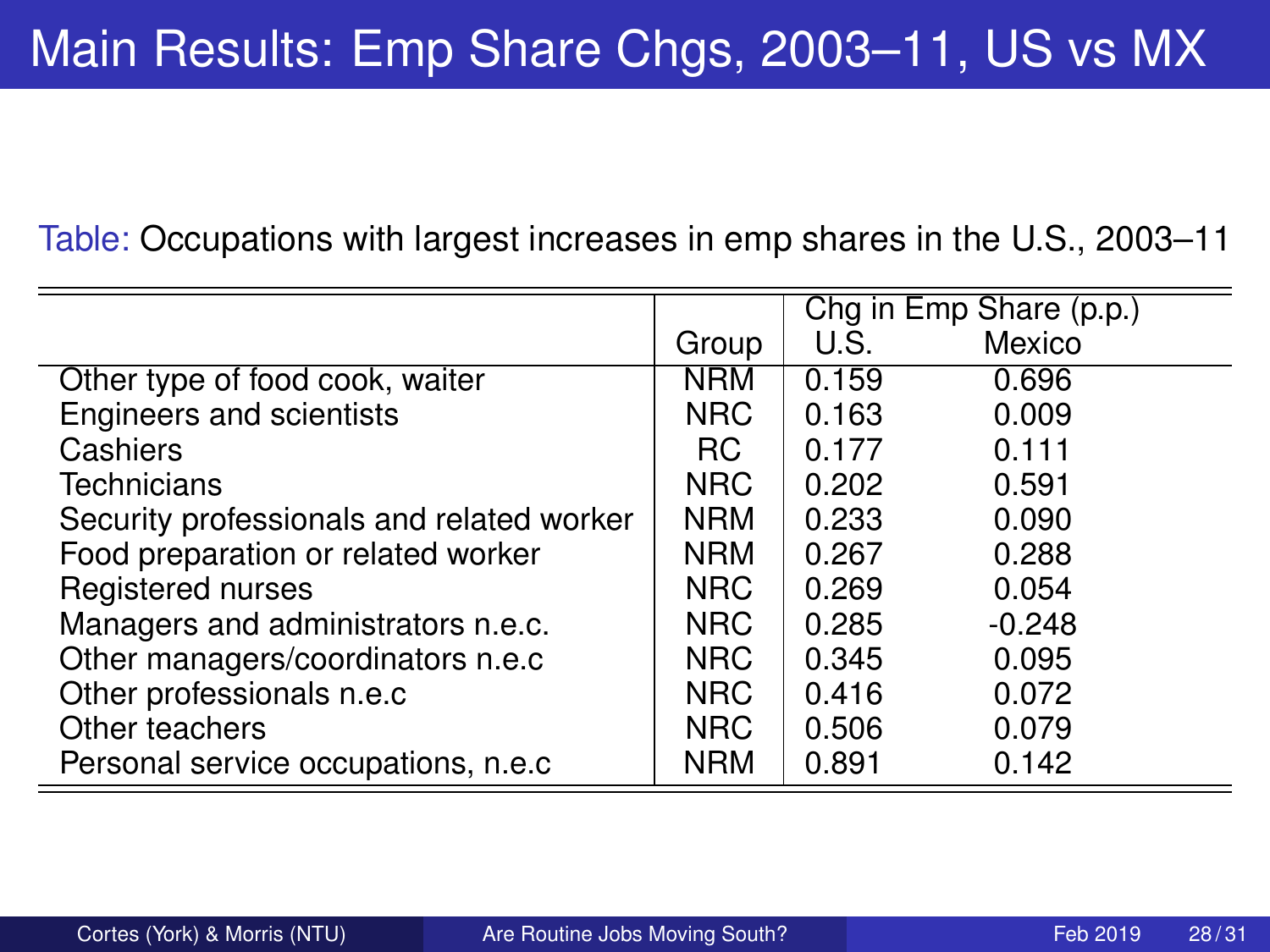#### Lagged Changes?

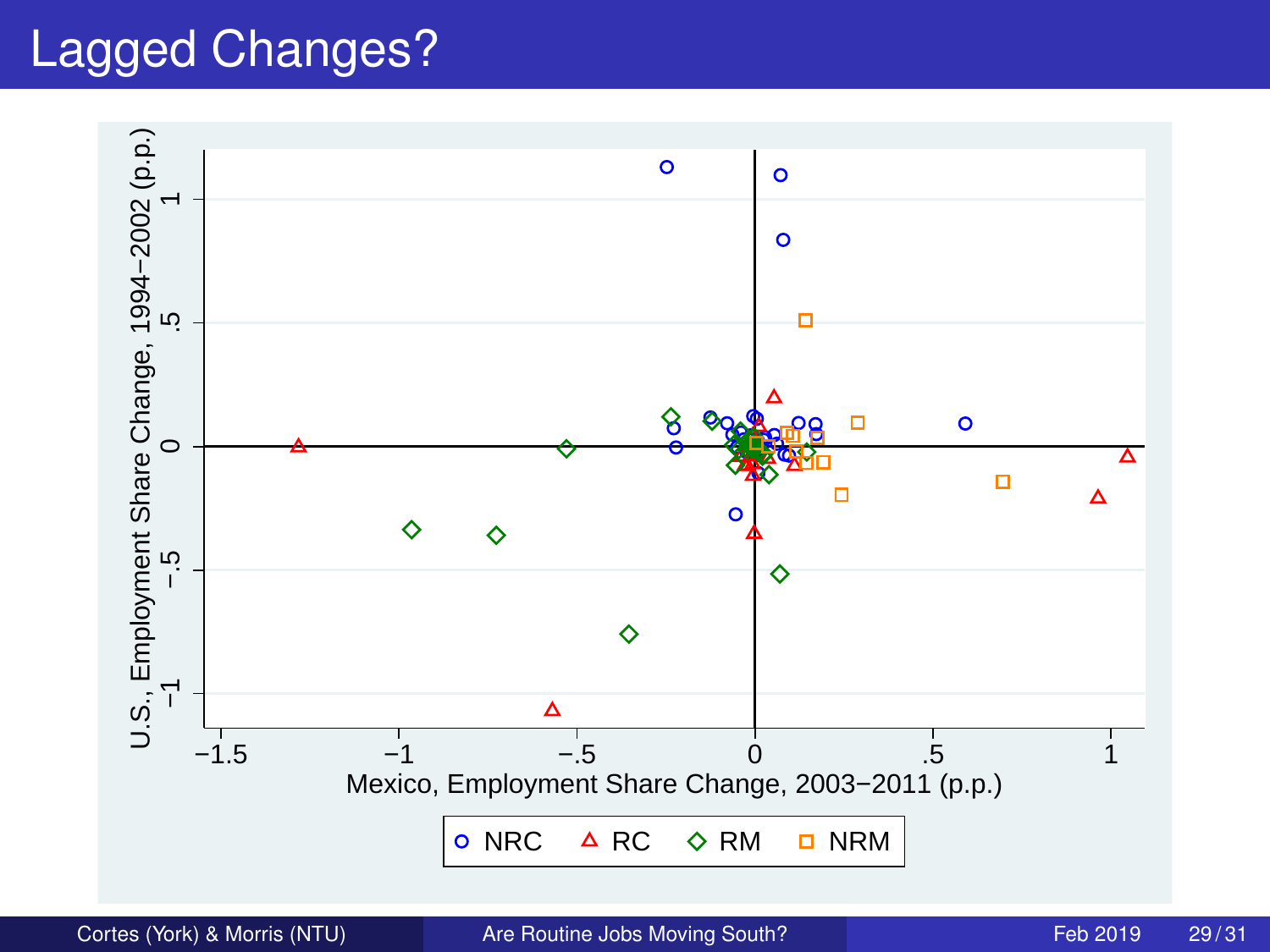- We compare employment patterns across 100 detailed occupational categories in the U.S. and Mexico
- With few exceptions, routine manual jobs have been on the decline in both countries
- $\Rightarrow$  No support for hypothesis that these jobs have moved from the U.S. to Mexico
	- Suggests that common shocks, e.g. the development of routine-replacing automation technologies, drive the decline in both countries